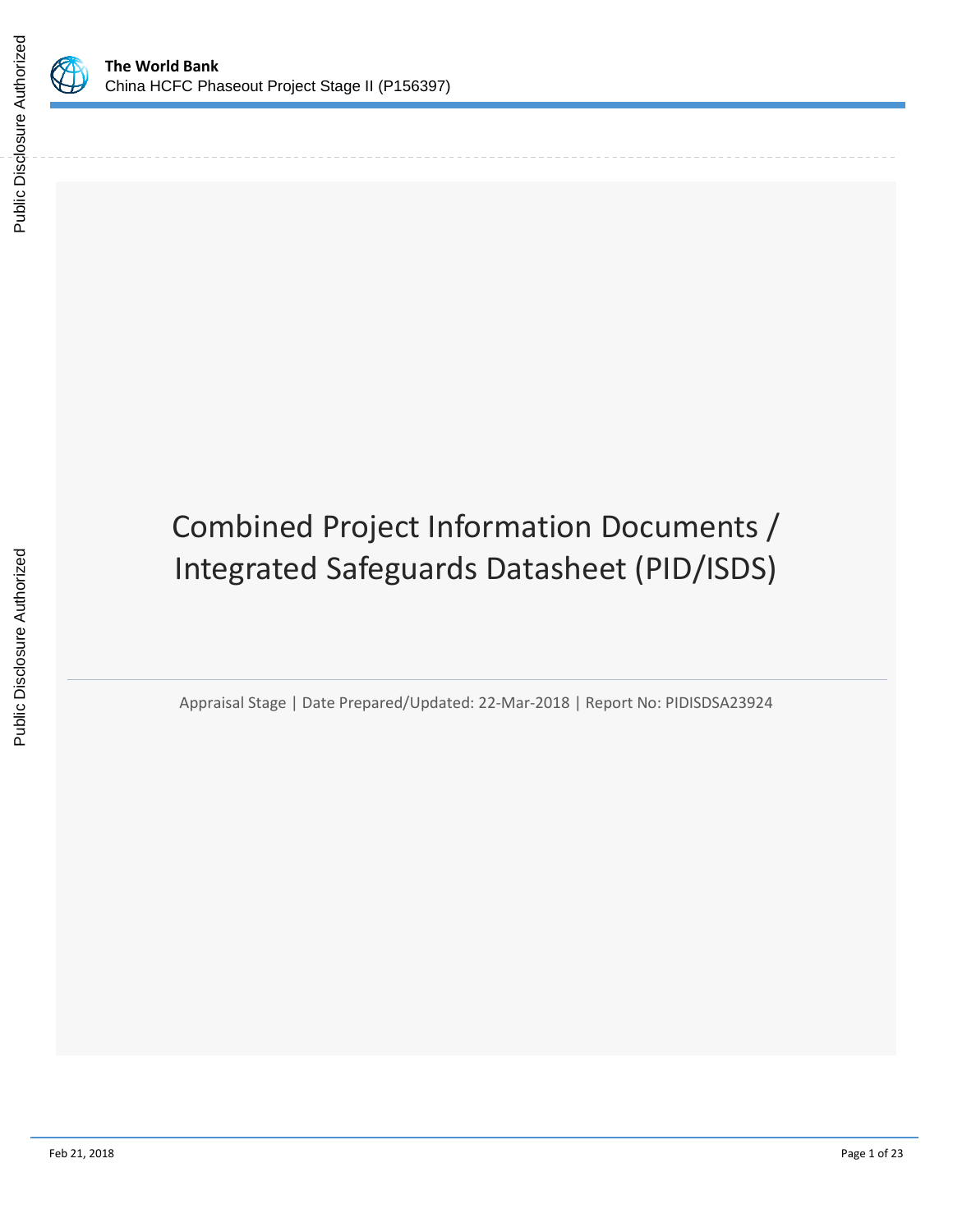

# **BASIC INFORMATION**

#### **OPS\_TABLE\_BASIC\_DATA A. Basic Project Data**

| Country<br>China                                                   | Project ID<br>P156397                          | Project Name<br>China HCFC Phaseout<br>Project Stage II                                                                 | Parent Project ID (if any)                                 |
|--------------------------------------------------------------------|------------------------------------------------|-------------------------------------------------------------------------------------------------------------------------|------------------------------------------------------------|
| Region<br><b>EAST ASIA AND PACIFIC</b>                             | <b>Estimated Appraisal Date</b><br>30-Mar-2018 | <b>Estimated Board Date</b><br>30-Apr-2018                                                                              | Practice Area (Lead)<br>Environment & Natural<br>Resources |
| <b>Financing Instrument</b><br><b>Investment Project Financing</b> | Borrower(s)<br>People's Republic of China      | <b>Implementing Agency</b><br>Ministry of Environmental<br>Protection, Foreign<br><b>Economic Cooperation</b><br>Office |                                                            |

Proposed Development Objective(s)

The project development objective is to reduce HCFC production and consumption, as well as to avoid and reduce the use of high global warming controlled substances in the consumption sector and the emissions of greenhouse gases from the production sector.

#### Components

Investment in the Reduction of the Consumption of Controlled Substances Investment in the Reduction of the Production of Controlled Substances Technical Assistance and Policy Support Project Management Preparation of Phase-out and Emissions Reduction Activities

**Financing (in USD Million)**

#### **SUMMARY**

| <b>Total Project Cost</b> | 573.39            |
|---------------------------|-------------------|
| <b>Total Financing</b>    | 573.39            |
| <b>Financing Gap</b>      | 0.00 <sub>1</sub> |

#### DETAILS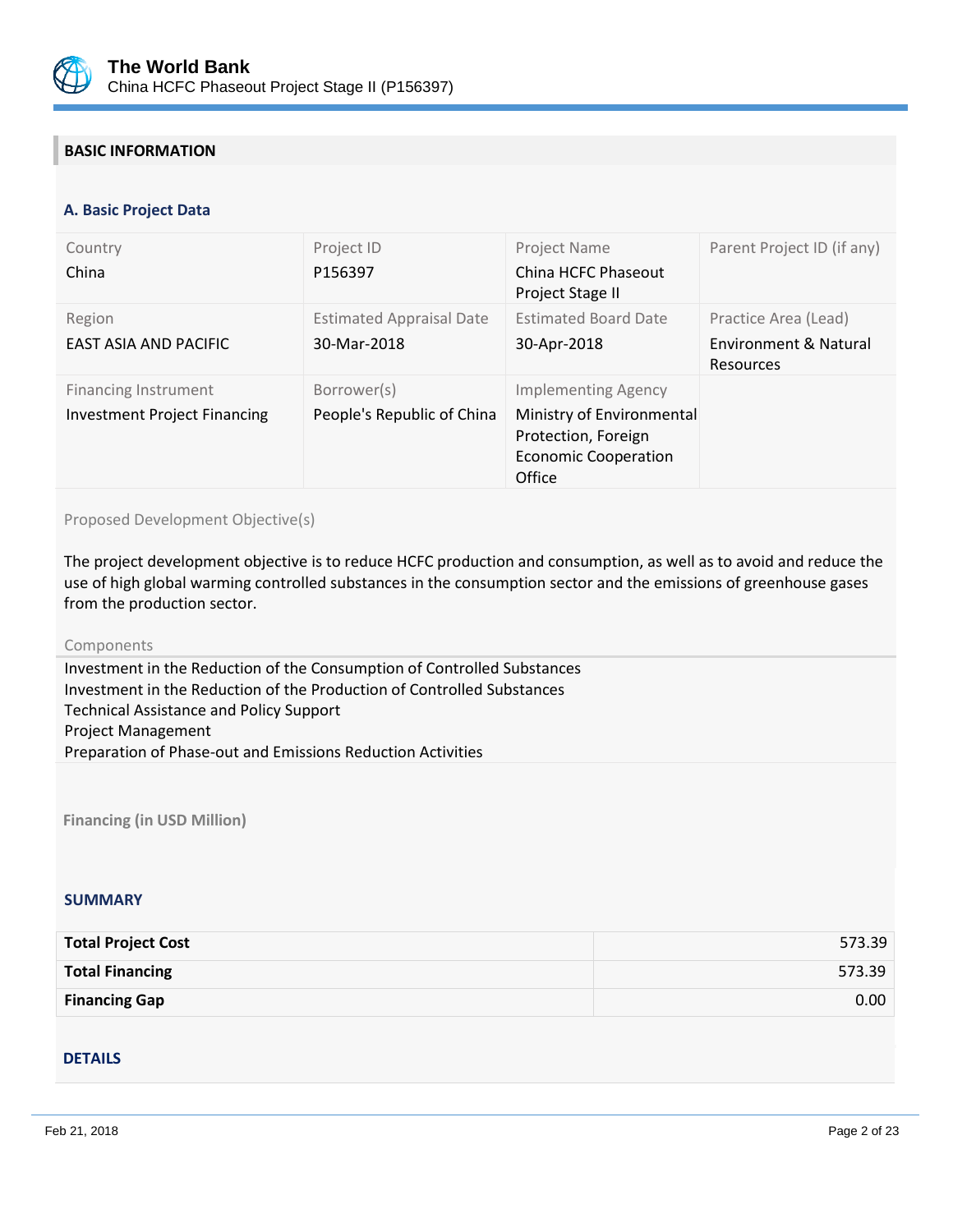

## **Total Government Contribution** 431.92

Environmental Assessment Category

B - Partial Assessment

Decision

The review did authorize the preparation to continue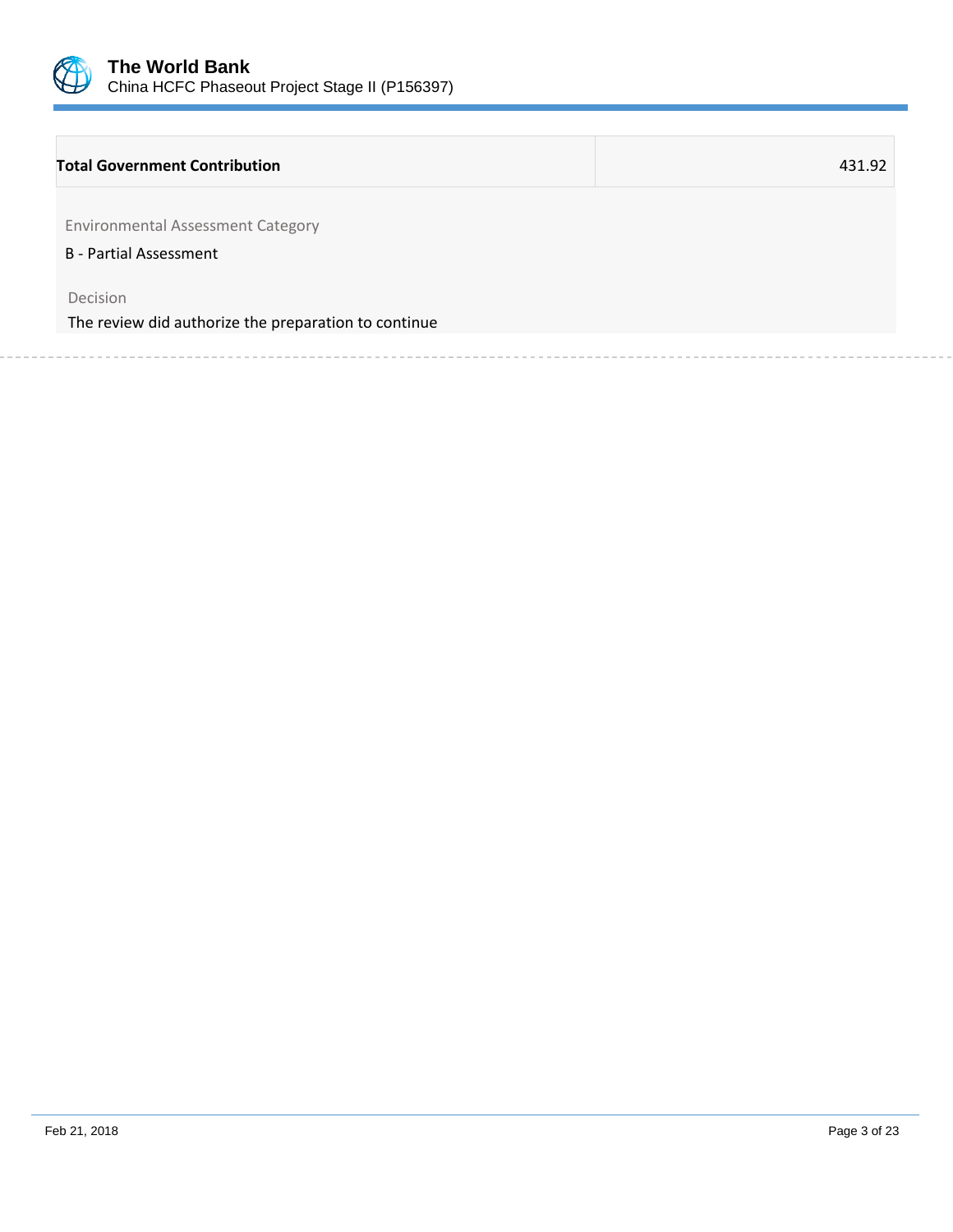

# **B. Introduction and Context**

Despite HCFC phase-out in developed countries and first stage of phase-out in developing countries, HCFC production and HCFC-based manufacturing are still important to China's economy. China produces about 90% of the global HCFC supply and is responsible for 60% of the global HCFC consumed for manufacturing foam and cooling and refrigeration products, for specialty applications (degreasing, fire protection, etc.), and servicing existing equipment.

HCFC production in China continues to include HCFC-22, HCFC-141b, HCFC-142b, HCFC-123, and HCFC-124, with the first three used primarily as refrigerants, foam blowing agents and feedstock<sup>1</sup>, accounting for 99% of production. HCFCs are also used in China as a feedstock for its large production of PTFE (polytetrafluoroethylene, or Teflon), VDF (vinylidene fluoride), and pesticides, among others.

HCFC consumption, according to the definition of the Montreal Protocol<sup>2</sup>, is captured in China by six major industrial sectors: refrigeration and air-conditioning (RAC) manufacturing; industrial and commercial refrigeration (ICR); servicing of equipment; solvents; polyurethane (PU) foam manufacturing; and extruded polystyrene (XPS) foam manufacturing. China's relatively high rate of economic growth (6.7% in 2016) is powering demand for both pure HCFCs as well as HCFCbased products such as HCFC-141b pre-blended polyol (used by importing countries to make foam products) and HCFC-22 based air-conditioners.

Consequently, China's production and consumption baseline levels, and the subsequent reductions required dwarf that of all other countries and leave China with the burden of the work in global elimination of remaining HCFCs (see Table 1 for China's MP Obligations). Given the relatively low ODP of HCFCs, converting what China must eliminate during the Protocol's compliance period from an ODP tons measurement into a measure of physical metric tons, the amount of product that need to be reduced is very large – 434,297 MT of HCFCs produced at baseline alone.

| $\sim$ and $\sim$ . The state can a corrected (that ) or weighted the continua |                                       |                                        |  |  |
|--------------------------------------------------------------------------------|---------------------------------------|----------------------------------------|--|--|
| <b>Allowed Level of Annex C Substances</b><br>under the Montreal Protocol      | <b>Production Limit</b><br>(ODP tons) | <b>Consumption Limit</b><br>(ODP tons) |  |  |
| Reported Baseline (2009-2010 average)                                          | 29.122                                | 19,269                                 |  |  |
| 2013 – Freeze on baseline levels                                               | 29,122                                | 19,269                                 |  |  |
| $2015 - 90\%$ of the baseline                                                  | 26,210                                | 17,342                                 |  |  |
| $2020 - 65%$ of the baseline                                                   | 18,929                                | 12,525                                 |  |  |
| $2025 - 32.5%$ of the baseline                                                 | 9.464                                 | 6,262                                  |  |  |
| $2030 - 2.5%$ of the baseline*                                                 | 728                                   | 482                                    |  |  |
| $2040 - No constant$                                                           |                                       |                                        |  |  |

#### Table 1. Montreal Protocol (MP) Obligations for China

\*Per the MP, the annual consumption averaged over 10 years from 2030-2040 should not exceed 2.5% of the baseline and this quantity is allowed only for the numose of servicing the remaining fleet of HCFC-dependent equipment.

To meet the agreed phase-out schedule, China developed an overarching Stage I HCFC Phase-out Management Plan (HPMP) in 2009 that was partially financed by the MLF (\$365 million total). The objective of the overarching Stage I HPMP was to enable China to limit the demand and supply of HCFCs to the baseline level in 2013 and 90% of that level by 2015 in line with the MP phase-out schedule. In fact, China made a more ambitious pledge to the MLF, having committed to limit consumption to 16,979 ODP tons in 2015 and succeeded at that.

 $<sup>1</sup>$  Feedstock applications are the applications where ozone depleting substances are chemically converted to other chemicals. Use</sup>

of HCFC-22 for feedstock applications is not controlled by the MP.

<sup>2</sup> Consumption is equal to production plus imports, minus exports of ODS.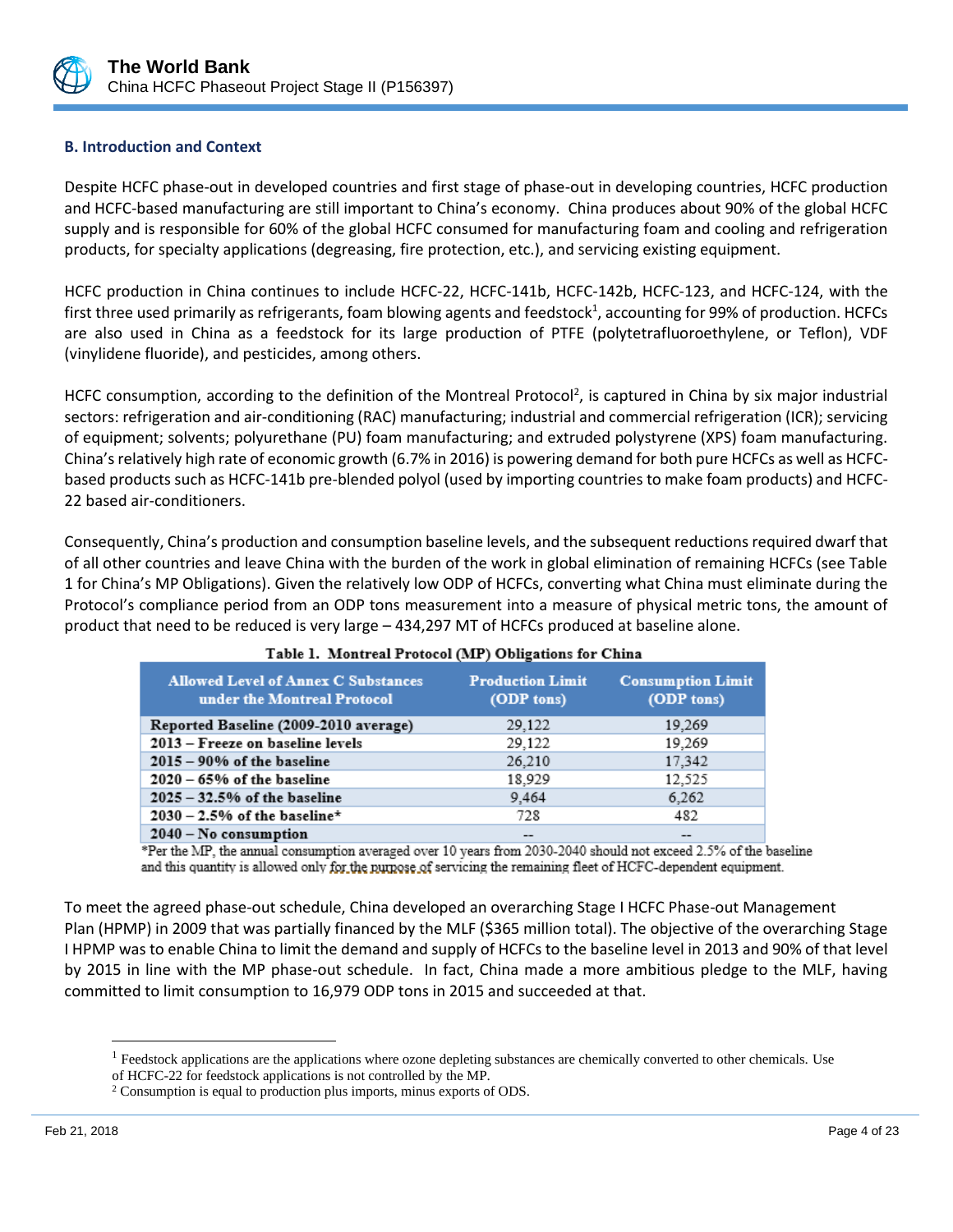

## Sectoral and Institutional Context

China's US\$168 million HCFC Phase-out Project (P115561) implemented with the Bank's assistance is one of the projects under the Stage I Overarching HPMP undertaken by China with the four MLF Implementing Agencies to support it in meeting its 2013 and 2015 MP obligations. The HCFC Phase-out Project with the Bank targeted the major consumers of HCFC-141b in the PU foam sector and producers of HCFC-22, HCFC-141b, HCFC-142b, HCFC-123 and HCFC-124. According to independent verification by the Bank, HCFC reduction from this intervention has contributed to China's full compliance with its 2013 freeze obligation and the 10% consumption and production reductions on January 1, 2015. With less than a year until the project completes, all development objectives have been reached with a disbursement ratio over 96%. Disbursement to beneficiaries by the Foreign Economic Cooperation Office of the Ministry of Environmental Protection (FECO) is at 66%.

Total HCFC-141b consumption in the PU foam sector has been reduced below the 40,455 MT target under the project, similarly to total production of HCFCs which was in 2015 at 85% of the maximum amount allowed. Sixty subgrants for foam enterprises and 9 production closure contracts were signed. Production reduction contracts through quotas were done for 12 enterprises.

Through subgrants in the foam sector, 11,383 MT of HCFC-141b have been phased out and another 1,586 MT will be phased out in the foam sector before the closing date. GHG emission reduction achieved to date by the consumption sector is about 9 million tons of carbon dioxide equivalent (tCO2 eq) against the target of 11 million tCO2e.

A total production reduction of 58,864 MT has already been achieved. Results of the production sector component of the Stage I HCFC Phase-out Project are depicted below in Table 2. In addition, the project has resulted in production capacity closures of almost 110,000 MT per annum, including idle capacity.

|             |                     | <b>Beginning of Stage I</b>   |                                         |                     | <b>After Stage I implementation</b>  |                                         |  |
|-------------|---------------------|-------------------------------|-----------------------------------------|---------------------|--------------------------------------|-----------------------------------------|--|
|             | No. of<br>producers | No. of<br>production<br>lines | <b>Production</b><br>capacity<br>(MT/v) | No. of<br>producers | No. of<br>production<br><b>lines</b> | <b>Production</b><br>capacity<br>(MT/v) |  |
| HCFC-22     | 16                  | 33                            | 742.000                                 | 14                  | 29                                   | 699,500                                 |  |
| $HCFC-141b$ |                     | 12                            | 161,000                                 |                     |                                      | 116,000                                 |  |
| HCFC-142b   | 12                  | 15                            | 105,290                                 | 11                  | 11                                   | 98,750                                  |  |
| HCFC-123    |                     |                               | 9.900                                   |                     |                                      | 9.900                                   |  |
| $HCFC-124$  |                     |                               | 5,400                                   |                     |                                      | 5,400                                   |  |
| Total       | 28                  | 64                            | 1.023.590                               | 23                  | 49                                   | 929.550                                 |  |

#### Table 2. Stage I HCFC Production Sector Results

Another notable achievement of the Stage I Project is to have successfully mitigated a risk identified at appraisal, namely increased HFC-23 byproduct emissions from HCFC-22 production given the end of the crediting period of the Clean Development Mechanism (CDM). Relevant Government agencies worked together to develop a program of support to producers that not only picked up where the CDM activities ended, but allowed emissions to be reduced from 62.5% in 2013 to only 2.2% in 2016. As the GWP of HFC-23 is 14,800, the emissions avoided by this action amount to 63.9 million tons CO2 eq.

Achievements of the Stage I project are expected to be sustained in large part due to the technical assistance (TA) and policy work that made up 5% of the total grant. For foam consumption, three planned subsector bans (by 2018) in the use of HCFC-141b will ensure that the converted enterprises continue to use alternative foam blowing agents and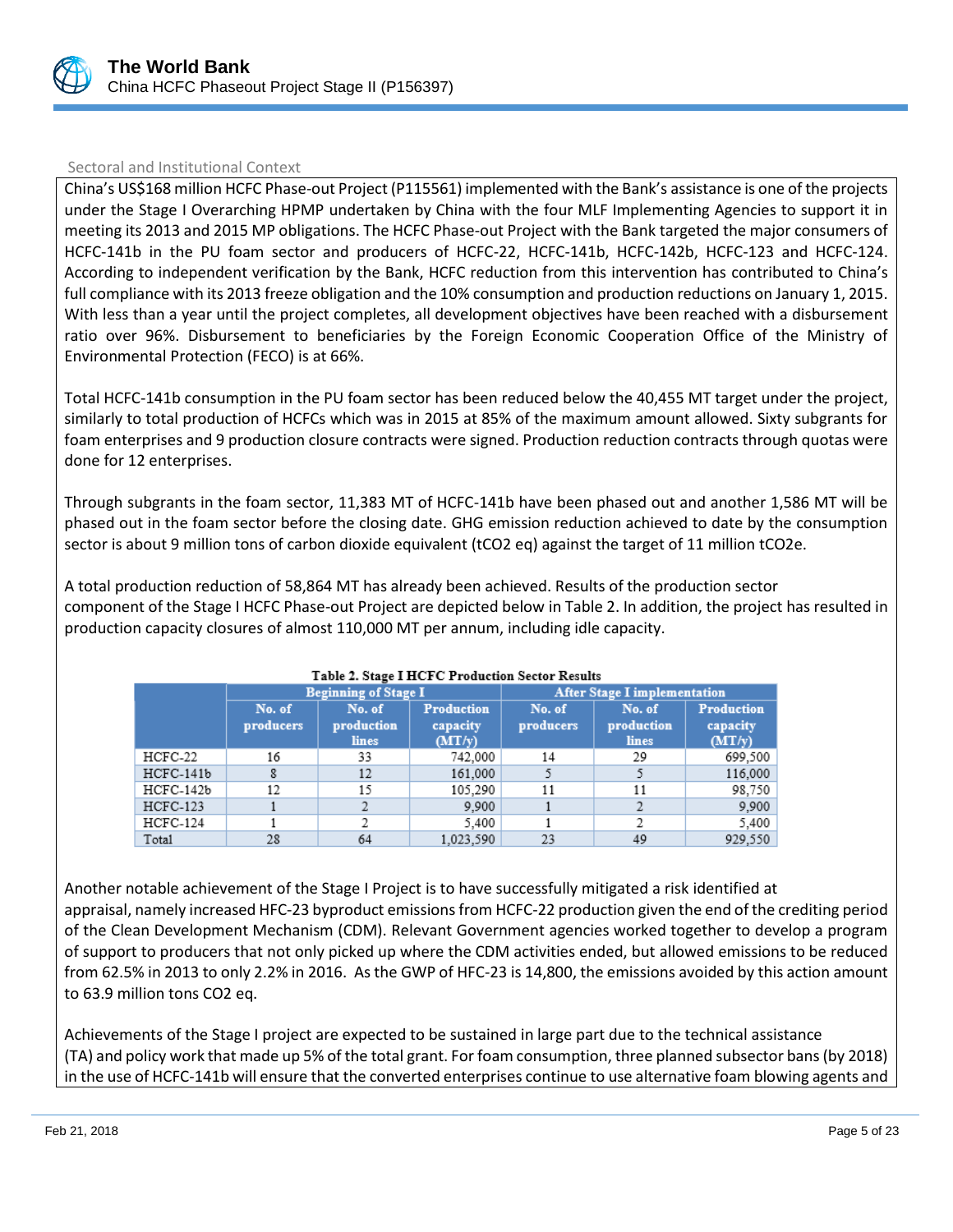

additional enterprises in the sector transition at their own costs. These enterprises still have benefitted from the sector level research and technical work on alternatives, delivered through workshops and training. In production, Government action, including efficient application of the production quota, has resulted in the permanent closure of five producers.

The Government of China decided to continue to address HCFC phase-out obligations in each of its major consumption sectors and the production sector. This approach is captured in China's 2016 Stage II HCFC Phase-out Strategy in its HPMP and an HCFC Production Phase-out Management Plan (HPPMP) that identify measures required to control supply (HCFC producers) and consumption of HCFCs at target levels. Subsequent MP targets for China will amount to an elimination of 4,817 and 6,263 ODP tons in consumption respectively for 2020 and 2025.

Additional HCFC phase-out in China will be a significant step towards climate mitigation because HCFCs are not only ODS, but are also GHGs with GWP values ranging from several hundred to several thousand times that of carbon dioxide. It is expected that the MP HCFC phase-out schedules will eventually lead to the cumulative emission reduction of HCFCs equivalent to 12–15 gigatons of CO2e worldwide.<sup>3</sup> Moreover, because China's HCFC phase-out strategy is grounded on a climate-friendly transition (where technically feasible and in line with decision of the MP Parties), it is avoiding the introduction of large amounts of high-GWP HFCs in the foam sector. This is complementary to the future HFC controls that the Kigali Amendment will introduce starting in 2024 for most Article 5 countries, including China.

China received MLF approval of \$500 million for its Stage II HPMP in December 2016 to be channeled through the implementing agencies, including the World Bank, UNDP, UNIDO and UNEP, and bilateral agencies, on a sector-bysector basis. The Bank will support China in a Stage II HCFC Phase-out Project, again through the PU foam consumption and production and sectors.

**Consumption Sector – PU Foam**. The strategy taken to achieve the required phase-out was to target HCFC-141b consumption in three of ten subsectors because of the availability of viable, low-GWP alternatives and due to a concentration of HCFC-141b consumption in several larger enterprises allowing for cost-effective conversion with capacity to safely manage the alternatives, primarily hydrocarbon (HC).

Subsectors that continue to use HCFC-141b are now the focus of China's attention for most effectively reducing overall HCFC consumption in manufacturing sectors. All HCFC-141b used in the remaining PU foam subsectors is addressed in China's Stage II HPMP strategy and foam sector plan through a mix of actions paced by interim phase-out targets. Interim targets have been set in the Stage II HPMP China-ExCom agreement (2018, '20, '23, '25) to be achieved through an HCFC consumption ban in two priority subsectors, solar water heaters and pipe insulation.

The Stage II project will thus be aligned with China's 1) interim foam sector plan goals and the 2020 MP consumption reduction target requiring an equivalent of 13,490 MT of phase-out, as well as 2) final foam sector goals of the 2025 MP consumption reduction target requiring 14,164 MT of phase-out from the 2023 interim target. and 100% phase-out by 2026 (another 300 MT from the spray foam subsector). It is expected that there will be an increased number of smalland-medium size enterprises (SMEs) in Stage II with lower HCFC consumption, as well as lower technical and financial capacity.

As China concludes Stage I implementation, remaining HCFC consumption in the PU foam sector after 2015 of 40,451 MT will be the starting point for immediate future action in the sector in accordance with the MLF approved Stage II HPMP.

<sup>3</sup> *Guus Velders et al., PNAS paper, 2009*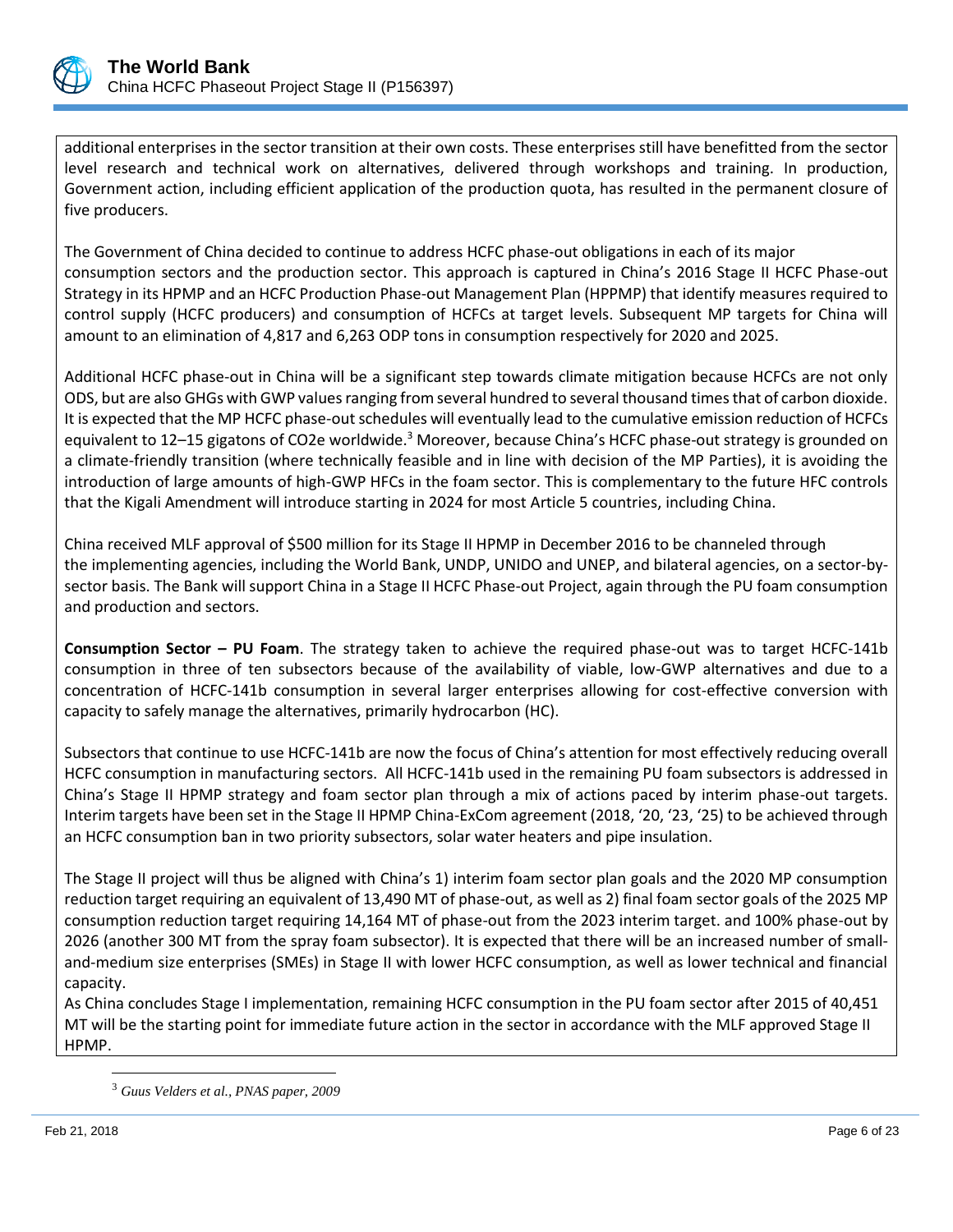

| Table 3. Actual and targeted HCFC-141b consumption in the PU foam sector 2015 - 2026 |                          |           |        |        |        |       |       |
|--------------------------------------------------------------------------------------|--------------------------|-----------|--------|--------|--------|-------|-------|
| <b>Milestone</b>                                                                     | <b>Baseline</b>          | 2015      | 2018   | 2020   | 2023   | 2025  | 2026  |
| Max. HCFC consumption (MT)                                                           | 49.020*                  | 40,451    | 34,314 | 26,961 | 9,800  | 3,000 |       |
| Max. HCFC consumption (ODP tons)                                                     | 5,392                    | 4.450     | 3,775  | 2.966  | 1078   | 330   |       |
| Phase-out amount (MT)                                                                |                          | $8.569**$ | 6.137  | 7.353  | 17.163 | 6.800 | 3,000 |
| Phase-out amount (ODP tons)                                                          |                          | 943       | 675    | 809    | 1.888  | 748   | 330   |
| Phase-out %                                                                          | $\overline{\phantom{0}}$ | 17.5%     | 30%    | 45%    | 80%    | 94%   | 100%  |

\* The PU foam sector baseline as indicated in Stage I HCFC phase-out agreement

\*\* 8,569 MT of HCFC-141b was eliminated under Stage I along with 6,116 MT of reductions from 2012 to 2013.

**Production Sector**. Similar to the Stage I Project, reduction and elimination of HCFCs in China will employ a balanced approach to supply and demand. On the supply side, the remaining 23 out of 28 original HCFC producers is made up of HCFC production for controlled uses under the Montreal Protocol and for feedstock use that is not controlled, but monitored for the purposes of ensuring compliance with China's commitment to the MLF.

China finalized the preparation of the next stage of its HPPMP in 2017 in cooperation with the World Bank. This plan, that is to support China in meeting required 2018 through 2025 production reductions, is expected to be approved by the MLF Executive Committee in 2018. As China is the main producer of HCFCs worldwide, the balance of HCFC supply with global demand is a critical part of further implementation of China's HPPMP. A decreased demand can result in an oversupply of HCFCs and lower prices, and consequently unwillingness of HCFC users to phase-out, while an insufficient supply can result in illegal production. This project will co-finance the implementation of the yet-to-be approved HPPMP.

| Table 4. Total HCFC Production Reductions by 2025 (in ODP tons) |                                    |            |                                           |                    |                                                                                              |                                                       |
|-----------------------------------------------------------------|------------------------------------|------------|-------------------------------------------|--------------------|----------------------------------------------------------------------------------------------|-------------------------------------------------------|
| 2015<br><b>Maximum</b><br><b>Allowed</b><br>(a)                 | 2016 Verified<br><b>Production</b> | 2017 Quota | 2020<br><b>Reduction</b><br><b>Target</b> | 2025 Target<br>(b) | <b>Estimated</b><br><b>Reductions</b><br>needed to meet<br>2025 Target of<br>$67.5%$ (a)-(b) | Million tCO <sub>2</sub><br>equivalent<br>eliminated* |
| 26.210                                                          | 22.514                             | 23,930     | 18.929                                    | 9.465              | 16.745                                                                                       | 363.8                                                 |

\* Depending on the production phase-out percentage of HCFC-22, HCFC-141b, and HCFC-142b

Bank Involvement and Rationale. The Bank has been engaged in ODS phase-out work in China for nearly 25 years. It served as China's partner in both CFC (chlorofluorocarbon) Production Closure and Foam CFC Phase-out Sector Plans under the ODS IV Project. Since 2012 the Bank has initiated an HCFC phase-out program to assist China to meet its complete HCFC phase-out by 2030 in both production and consumption sectors. The Bank's support is given to China in phases consistent with the MLF practice. The program starts with the Stage I HCFC Phase-out Project from 2012 – 2019. This proposed project will address the same sectors cover under the Stage I Project with the objectives to meet the subsequent obligations of the Montreal Protocol. The Bank is committed to supporting China's efforts to transition industry to environmentally friendlier substances, while minimizing climate impact. This project will channel the investments and policy and technical support needed to continue China's impressive track record of compliance with its international environmental obligations.

## **C. Proposed Development Objective(s)**

Development Objective(s) (From PAD)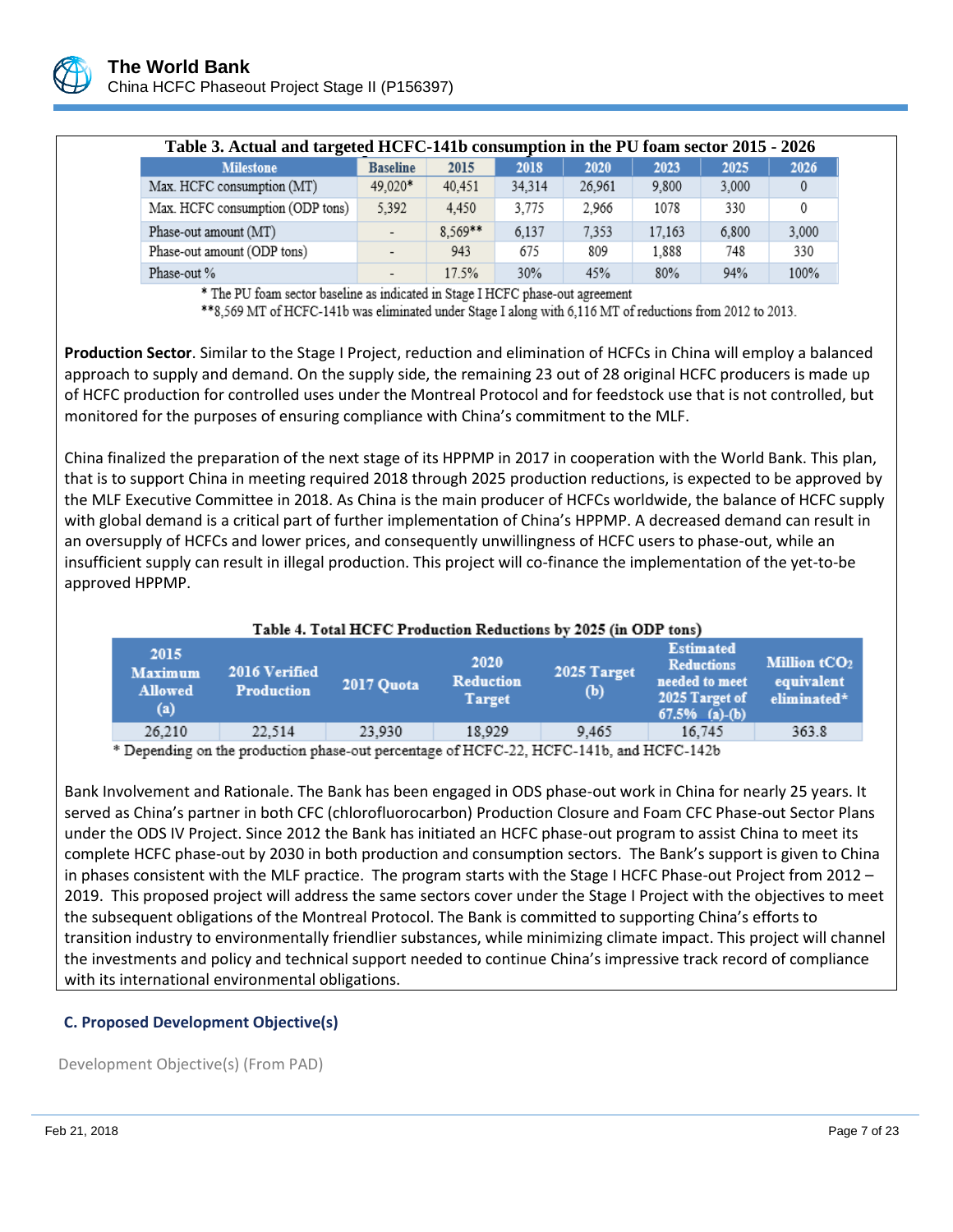

The project development objective is to reduce HCFC production and consumption, as well as to avoid and reduce the use of high global warming controlled substances in the consumption sector and the emissions of greenhouse gases from the production sector.

## Key Results

The PDO level results indicators are**:** (a) Consumption of HCFC-141b within the allowable limits in 2020 and 2025; (b) Production of HCFCs (HCFC-141b, HCFC-142b, HCFC-22, HCFC-123 and HCFC-124) within the allowable limits in 2020 and 2025**;** (c) Reduction of GHG emissions in the PU foam sector; and (d) Reduction of GHG emissions in the production sector.

## **D. Project Description**

The HCFC Stage II project is \$573.39 million of which \$352.07 million will be financed by the Bank's Ozone Trust Fund (OTF). The MLF support will cover part of the project costs of the consumption and production sectors. The Project description covers the full project, including all tranches of financing. The funds for the consumption sector amounting to \$141.47 million has been approved by the Multilateral Fund. An application for the funding request of \$210 million for the production sector, has been submitted to the Multilateral Fund, with an approval schedule of June 2018. The remaining \$0.6 million for developing the next Stage of the project will be submitted to the Multilateral Fund towards the later part of the implementation of this Project.

Part of the approved funding for each sector will be allocated for financing investment in reduction of HCFC consumption and production. The balance of each approval will be used to jointly financed technical assistance and project management. The Project has been prepared with the understanding that at Bank approval, there will be partial project funding available for the Project. Once the funding for the production sector is determined, an additional financing package will be processed.

# **Component 1: Investment in the Reduction of the Consumption of Controlled Substances (US\$229.04 million; OTF: US\$128.95 million; Beneficiaries: US\$100.09 million)**

- i. Financing the foam enterprises converting to in-house mixing of hydrocarbon and polyol from the use of Controlled Substances.
- ii. Financing foam enterprises converting to the use of hydrocarbon pre-blended polyol from the use of Controlled Substances.
- iii. Financing foam enterprises converting to CO<sub>2</sub>/water-blown, HFO or other low-GWP alternative technology from the use of Controlled Substances.
- iv. Conversion of foam system houses in order to develop new, low GWP foam formulations that meet the needs of downstream foam enterprises, and to scale-up the supply of hydrocarbon pre-blended polyol.

Financial assistance through subgrant agreements (SGAs) for foam manufacturing line conversions will be provided to beneficiary enterprises on a rolling basis. To incentivize foam enterprises to come forward, the maximum allowable HCFC-141b consumption for the sector will be gradually reduced from 2018 onwards. Use of HCFC-141b in solar water heater and pipe insulation subsectors will be prohibited in 2020. HCFC-141b consumption in other subsectors will be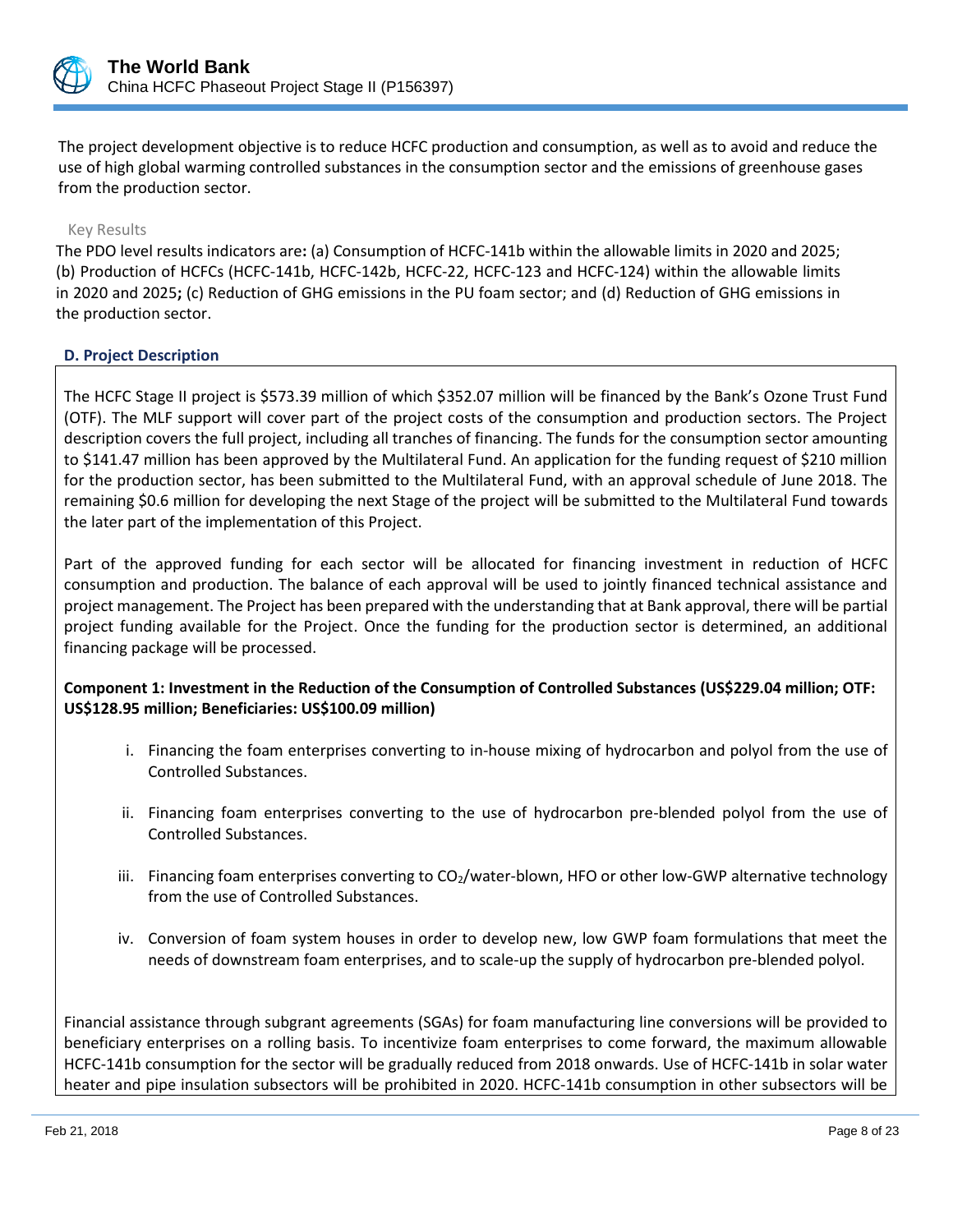

permitted through the 2025 MP obligations albeit with a reduced supply of HCFC-141b as a result of Component 2 activities. Complete phase-out will occur by 1 January 2026. Hence, phase-out subprojects in remaining subsectors will be added on a need basis. An estimated 200 individual conversion subprojects at enterprises that consume more than 20 MT of HCFC-141b are expected.

The implementation modality to be adopted for small enterprises to switch to an alternative foam blowing agent will be key to advancing the phase-out in the latter years of the Stage II Project, given that the largest proportion of HCFC consumption rests with these SMEs.

# **Component 2: Investment in the Reduction of the Production of Controlled Substances (US\$303.93 million; OTF: US\$194.25 million<sup>4</sup> ; Beneficiaries: US\$ 109.68 million)**

- i. Compensation of HCFC producers to reduce HCFC production according to annual production quotas.
- ii. Compensation to HCFC producers to partially close their HCFC production capacity.
- iii. Compensation to HCFC producers to completely close and/or dismantle their HCFC production capacity.

Funding under Component 2 will be used to compensate select producers of HCFCs for controlled uses that surrender their production rights in part or in full in order to contribute to national compliance with 35% production reductions in 2020 and 67.5% requirements in 2025, ensuring that China's HCFC production does not exceed 18,929 ODP tons in 2020 and does not exceed 9,465 ODP tons in 2025. Those producers that partially or completely close production capacity in line with the Stage II HPPMP agreement between China and the ExCom will also receive compensation. A pre-determined compensation level on a US\$/kg basis will be applied as was the case in Stage I.

As in the Stage I project, grant funds will be disbursed to producers based on milestones met. Achievement of the overall agreed annual reduction targets will be verified on an annual basis by an independent consultant appointed by the Bank (as mandated by the MLF ExCom). Levels of compensation, penalty provisions, detailed milestones and targets, and enterprise reporting obligations of production data will be described in the project implementation manual (PIM) upon ExCom approval of Stage II production sector funding.

# **Component 3: Technical Assistance and Policy Support (US\$ 12.26 million; OTF: US\$9.35 million 5 ; Beneficiaries: US\$ 2.91 million)**

- i. Provision of TA to support the phase-out of controlled substances in the foam sector including support related to research, identification and testing of potential substitutes for HCFCs, revision or development of technical and safety standards, and training of stakeholders to develop technical capacity for the conversion to new alternative technologies.
- ii. Generation of surveys, analyses, and research and feasibility studies on HCFC production-related matters including on prevention of site contamination, on alternatives and feedstock uses, and for promoting and managing HCFC production reduction.

<sup>4</sup> The OTF contribution is pending the approval of the Multilateral Fund in June 2018.

<sup>5</sup> Part of the OTF contribution (US\$5.15 million) has already been approved by the Multilateral Fund. The balance is pending the approval in June 2018.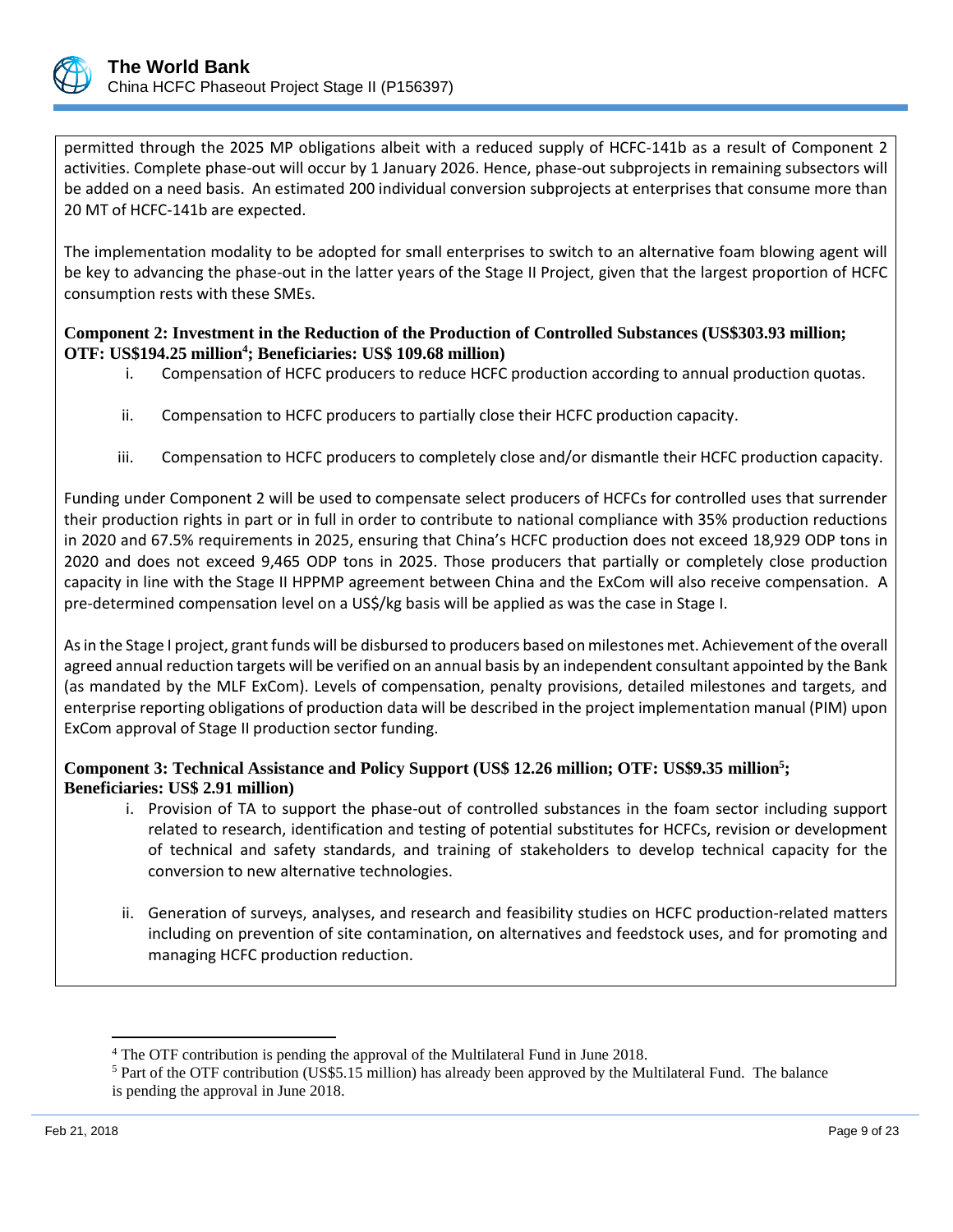

- iii. Development of policy impact assessments for implementing bans on HCFC usage in the solar water heater and piping subsectors by 2020 and remaining sectors by 2025, and, strengthening and developing policies on controlled substances for the Ministry of Environmental Protection's consideration and approval.
- iv. Financing performance and baseline verification, satisfaction surveys, and other studies to evaluate the effectiveness of support, determine the degree of compliance with guidelines, plans and targets, and improve performance.
- v. Building capacity for monitoring HCFC consuming and producing enterprises in key provinces and cities by provincial and local Environmental Protection Bureaus, with support of FECO and FECO consultants.
- vi. Generation of research, studies and analyses, training, and, information exchange and dissemination.
- vii. Provision of technical support for project implementation.

## **Component 4: Project Management (US\$ 27.56 million; OTF: US\$18.92 million<sup>6</sup> ; Beneficiaries: US\$ 8.64 million)**

The project will provide a 5% management fee to FECO for the continued operation and capacity building of the Project Management Office which will oversee day to day operations of the project, supervise and coordinate the implementation of the project.

# **Component 5: Preparation of Phase-out and Emissions Reduction Activities (US\$ 0.6 million; OTF US\$ 0.6 million<sup>7</sup> )**

Scoping and preparation of activities and relevant studies for follow-on projects will be commissioned as needed on HCFC phase-out as well as HFC phase down in order to avoid the use of high GWP controlled substances consistent with the Kigali Amendment.

# **E. Implementation**

# **II. IMPLEMENTATION**

The Ministry of Environmental Protection is empowered by the State Council to be the national lead agency for the implementation of the Montreal Protocol in China. MEP has appointed FECO to serve as a national focal point and implementing agency. It carries out its role and responsibilities as the national implementing agency under overall guidance of the National Leading Group (NLG) for the Implementation of the Montreal Protocol. The NLG is represented by officials and experts from 17 ministries.

A PMO established for the HCFC Stage I Project will continue to facilitate day-to-day functions as required by the project. The PMO will be supported by a technical consulting team (an implementation support agency).

<sup>6</sup> Part of the OTF contribution (US\$7.37 million) has already been approved by the Multilateral Fund. The balance is pending the approval in June 2018.

 $<sup>7</sup>$  The OTF contribution is expected at the later part of the implementation of this Project.</sup>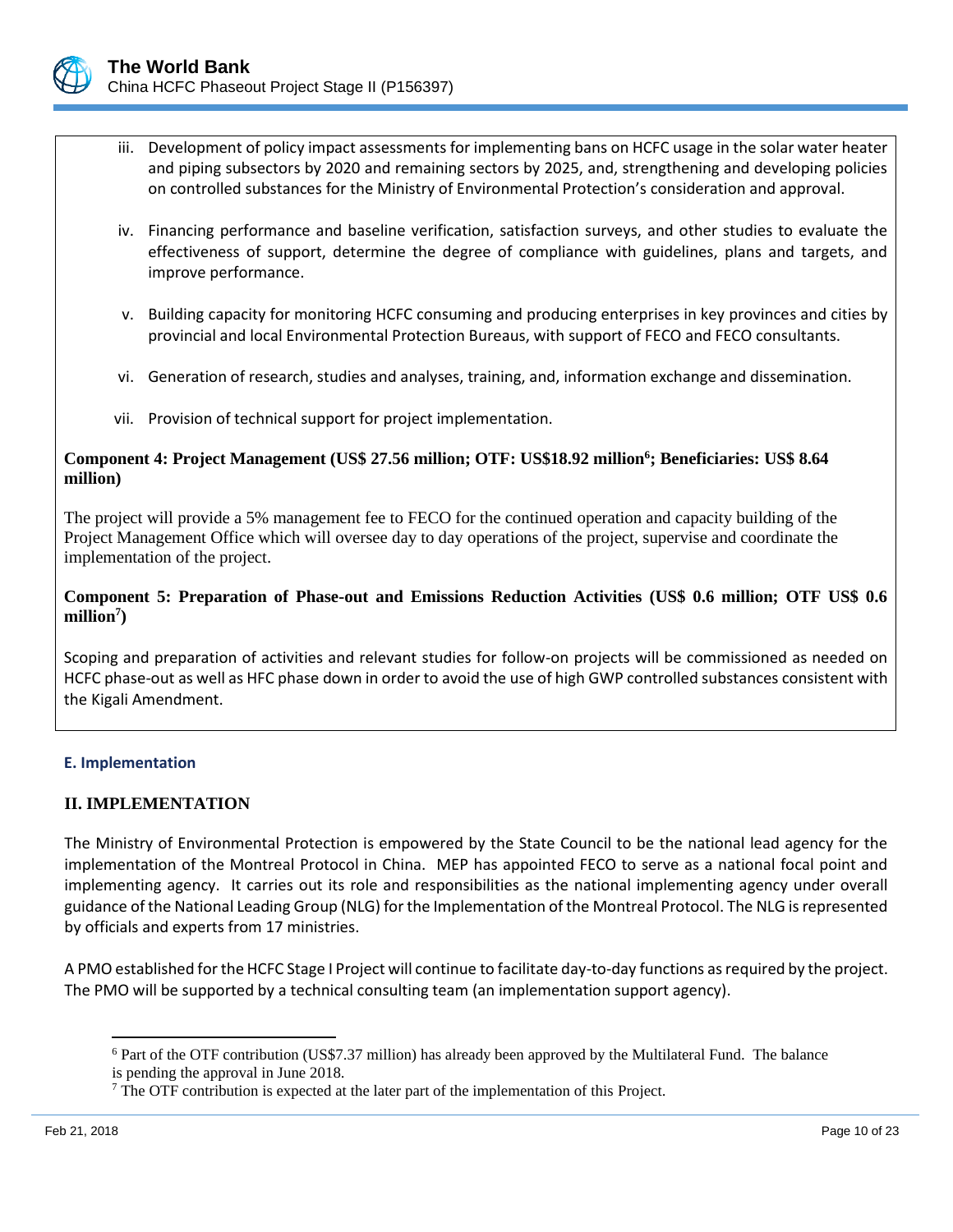

.

The Ministry of Finance (MOF) will initially enter into a US\$141.47 million grant agreement with the World Bank with the understanding that additional financing will be processed after the ExCom's approval of China's Stage II HCFC Phaseout Production Management Plan (Component 2) by 2018. The additional financing will amend the level of funding under the Grant Agreement to enable the Bank to channel funds to finance all activities of Component 2, and those related to the production sector in Components 3 and 4, as described in this document.

Upon receipt of grant proceeds, FECO will finance costs in part or in full of eligible enterprises. For HCFC foam and process conversions, SGAs will be signed. For HCFC producers, quota reduction contracts and/or closure and dismantling contracts will be signed. Grant funds will be disbursed in tranches to eligible producers upon achieving agreed implementation milestones.

A PIM has been prepared to provide operational guidance. The guidance covers criteria, procedures and arrangements for implementing the Project, including in respect of procurement, financial management, environmental management, sub-grant processing, verification and payment mechanisms, and monitoring and evaluation.

**F. Project location and Salient physical characteristics relevant to the safeguard analysis (if known)**

Project supported enterprises will be selected nationwide. They are located usually in urban or suburban areas or industrial parks.

## **G. Environmental and Social Safeguards Specialists on the Team**

Feng Ji, Environmental Safeguards Specialist Shuang Zhou, Social Safeguards Specialist Jianliang Xiao, Social Safeguards Specialist

## **SAFEGUARD POLICIES THAT MIGHT APPLY**

| <b>Safeguard Policies</b>           | Triggered? | <b>Explanation (Optional)</b>                                                                                                                                                                                                                                                                                                                                                                                                                                                           |
|-------------------------------------|------------|-----------------------------------------------------------------------------------------------------------------------------------------------------------------------------------------------------------------------------------------------------------------------------------------------------------------------------------------------------------------------------------------------------------------------------------------------------------------------------------------|
| Environmental Assessment OP/BP 4.01 | <b>Yes</b> | The EMF for the HCFC Stage I (P115561) has been<br>updated and used for this project. The existing EMF<br>includes an environmental screening process by<br>dividing project activities into six categories. The<br>screening process has been updated to address<br>potential job losses/displacement/retrenchment and<br>technical assistance (TA) activities. The integrated<br>framework will provide procedures for conducting<br>environmental and social due diligence/audit for |
|                                     |            |                                                                                                                                                                                                                                                                                                                                                                                                                                                                                         |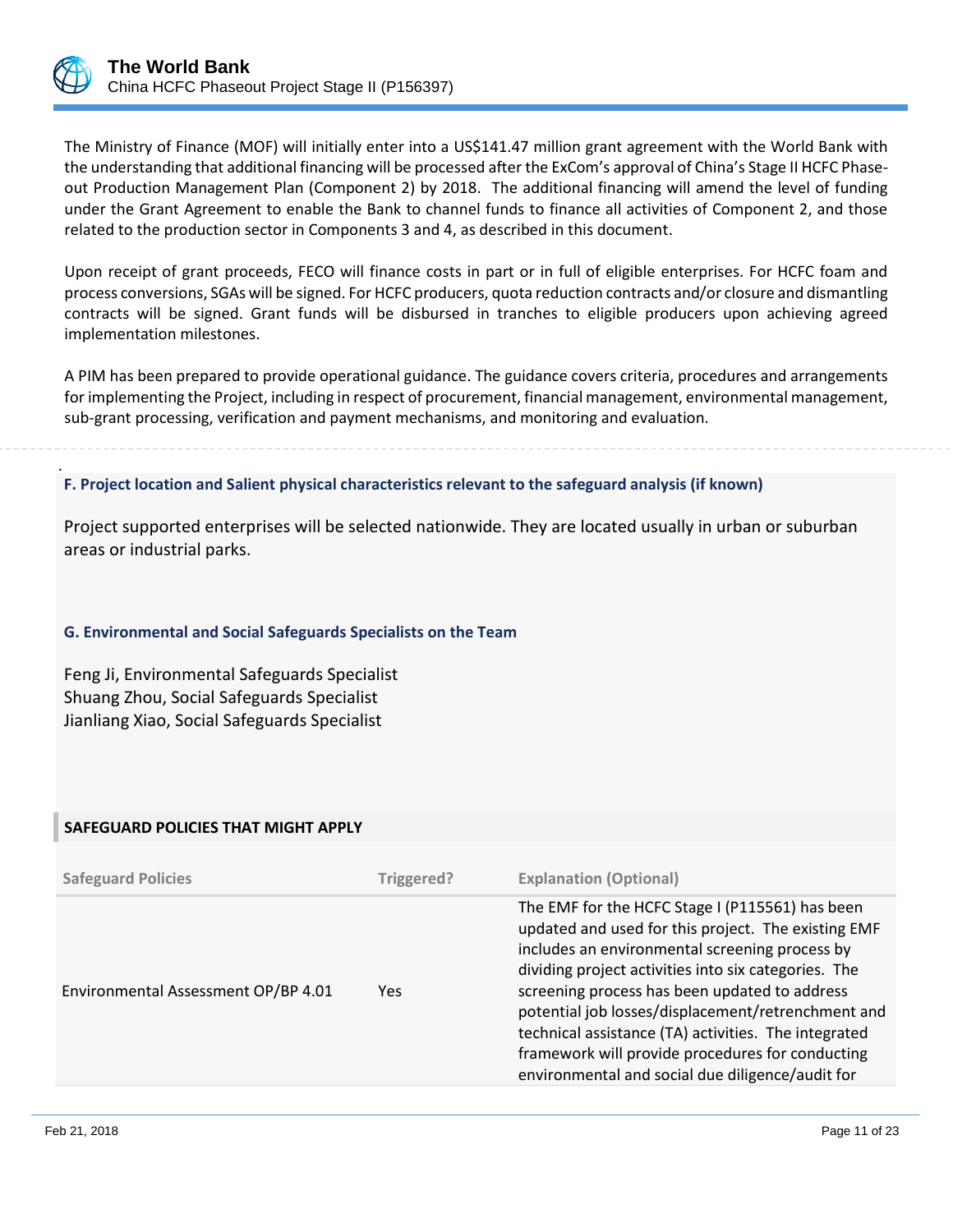

each category of project activities. The Stage II project will support TA activities to: encourage enterprises to convert to new alternative technology; strengthen capacity of FECO and Environmental Protection Bureaus; develop new policies to support sustainable phase-out of HCFCs in China, and etc. The project does not anticipate supporting any feasibility studies/technical design, or employee compensation plan/resources management plan.

The HCFC Phase-out Stage II Project aims to reduce HCFC emission that damages the ozone layer and contributes to the global climate change. Similar to the HCFC Phaseout Stage I project (P115561), the Stage II Project will include a combination of investment, technical assistance, and policy and regulatory interventions. Component 1 of the Stage II project entails replacement of HCFC-141b with alternatives that could be flammable.

Under the HCFC Phase-out Stage I Project, any companies opting for cyclopentane, which is a flammable material, must ensure that safety equipment is properly installed, safety training must be provided to workers, and existing facilities must be upgraded to ensure conformity with the domestic regulations and fire codes.

The EMF developed under the Stage I Project in 2011 includes the procedures for managing the environmental aspects of subprojects (i.e. subproject screening and categorization, preparation of EA safeguards documents, public consultation and disclosure, grievance mechanism, review and approval, monitoring and reporting), and institutional responsibilities for environmental and social management of subprojects.

While the EMF for Stage I, which was prepared in 2011, did not include the screening of Technical Assistance for environment and social issues, the Stage I Project, however, strengthened capacity of FECO and local EPBs.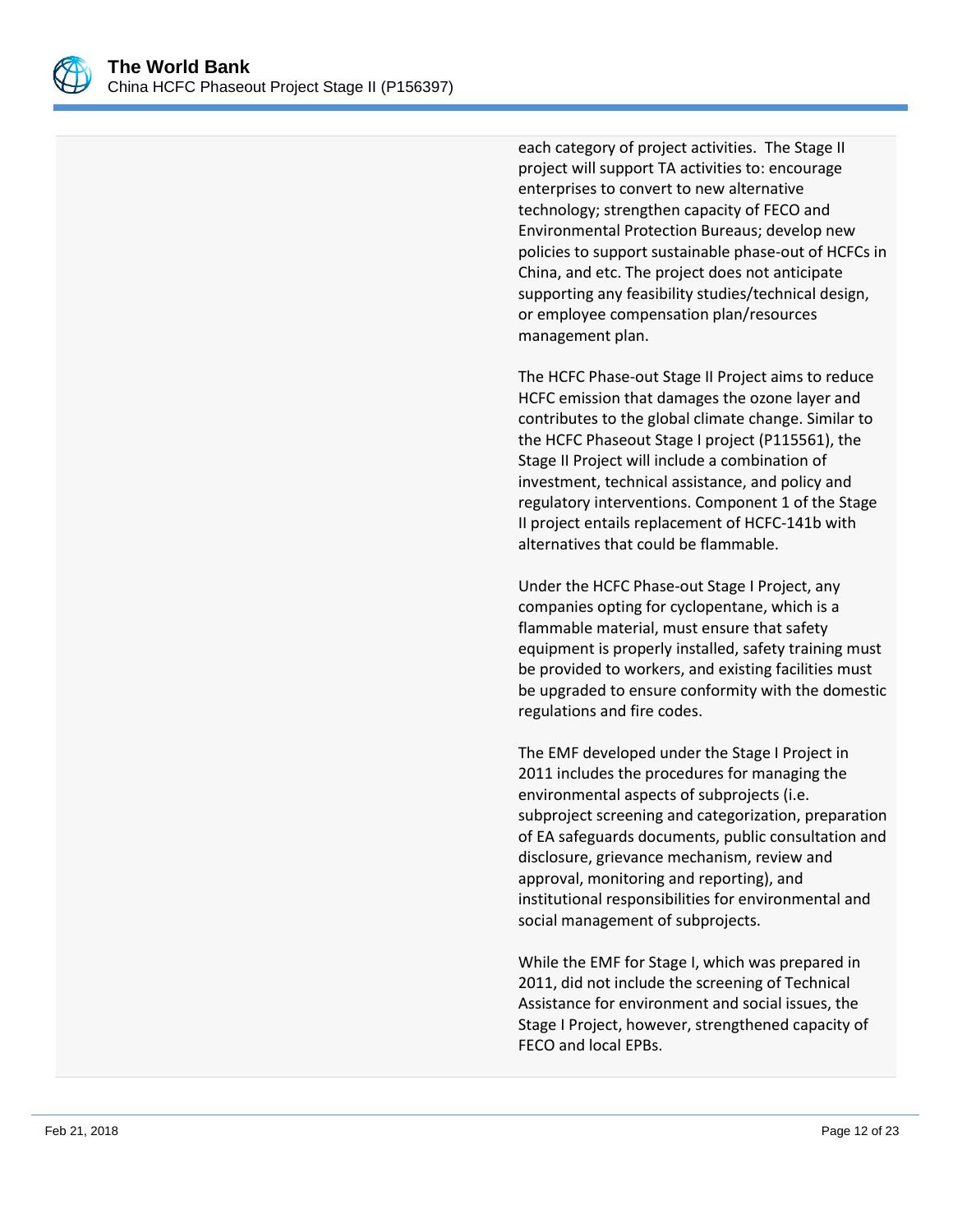

The Stage II Project adopts the Environmental Management Framework (EMF) that was prepared for the Stage I project with addition of the screening process for environment and social issues that may arise if job loss and TA activities as mentioned above.

During implementation of Stage I Project, FECO and the selected enterprises were in compliance with the requirement of EMF, including preparation, implementation and monitoring of the required safeguards documents (e.g. EMP). The EMF for Stage I is deemed adequate to address the environmental issues (e.g. safety) of the project during project implementation. The Stage I Project included project activities which caused site specific, minor to moderate adverse environmental impacts within the enterprises.

On the social impact aspect, the Stage I Project activities caused economic displacement of approximately 1,400 enterprise employees, arising from: 1) closure of five production lines in the production sector (~400 employees); 2) relocation of one PU foam enterprise (~1,000 employees). The PU foam enterprise was relocated to another province about 50 kilometer from the original site. These employees were laid off on a voluntary basis and were compensated by the enterprise in accordance with the Chinese regulations. FECO conducted a retrospective study of these enterprises, and found no non-compliance with regulations, nor nonconformance with World Bank requirements on mitigating and compensating associated social impacts.

The Stage II project implementation will have similar social impacts, attributing to 1) closure of approximately 10 HCFC production lines; 2) possible needs of relocation for 10-15 PU foam enterprises. Both activities may result in retrenchment of workers. Based on experience from the Stage I Project, it is estimated that approximately 700-1,000 employees may be affected by worker retrenchment, including 500-800 employees from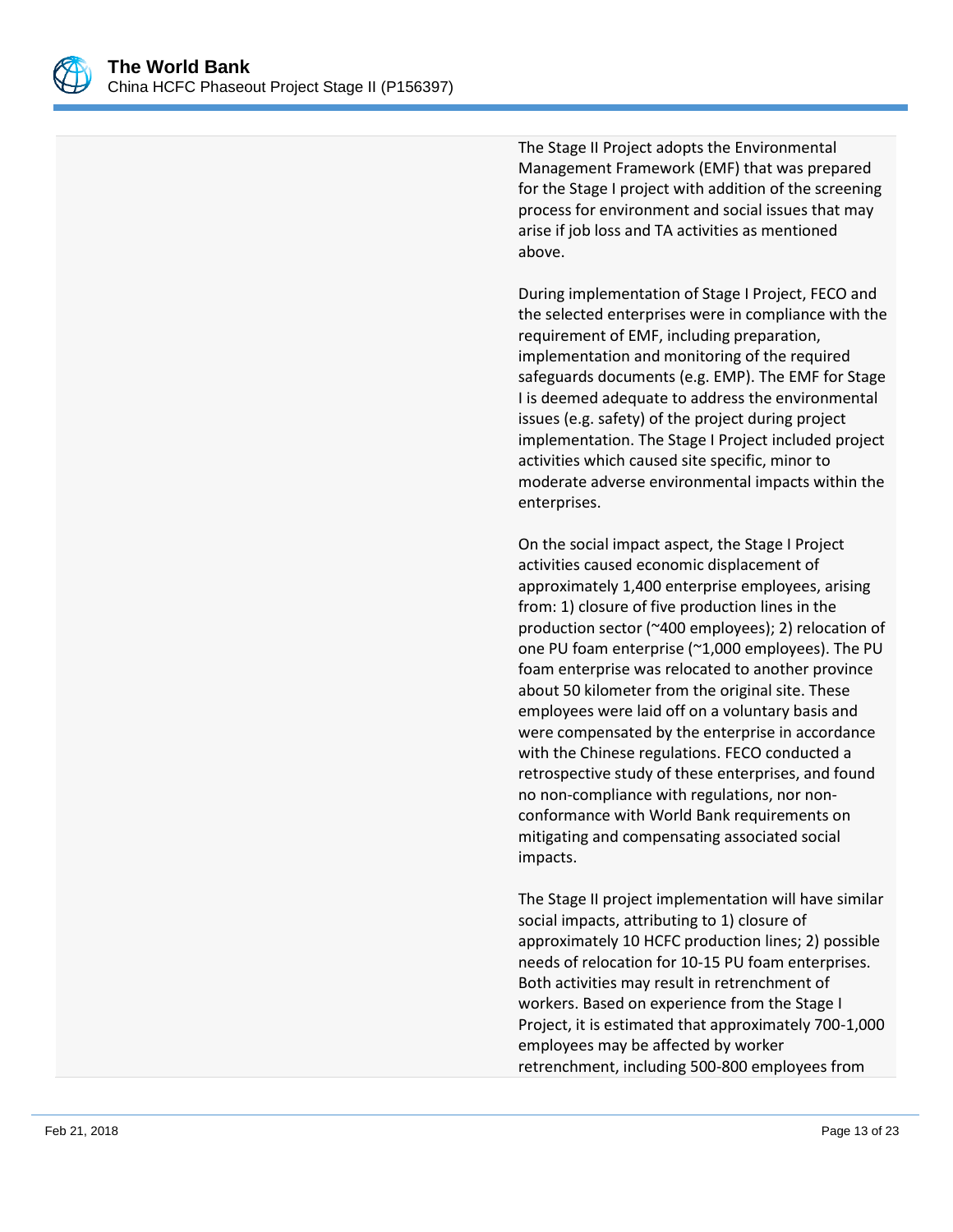

|                                        |           | the production sector and 200 employees from the<br>foam sector.                                                                                                                                                                                                                                                                                                                                                                                                                                                                                                                                                                                                                                                                                                                               |
|----------------------------------------|-----------|------------------------------------------------------------------------------------------------------------------------------------------------------------------------------------------------------------------------------------------------------------------------------------------------------------------------------------------------------------------------------------------------------------------------------------------------------------------------------------------------------------------------------------------------------------------------------------------------------------------------------------------------------------------------------------------------------------------------------------------------------------------------------------------------|
|                                        |           | The project developed an Employee Compensation<br>Framework (ECF), consistent with the Framework<br>employed by the Stage I Project, to provide guidance<br>for conducting the employee retrenchment process<br>and mitigating potential social impacts, such as<br>reduced livelihood and income. Any enterprises with<br>plans to lay off workers as result of production<br>reduction, conversion and relocation activities<br>should develop and implement an Employee<br>Compensation Plan (ECP) in compliance with the<br>ECF. Relevant monitoring and grievance scheme are<br>also included. The ECF will provide guidance to both<br>sub-project sponsors and FECO/MEP for assessing<br>social impacts and determine proper mitigation<br>measures and plans to address those impacts. |
| Natural Habitats OP/BP 4.04            | No        | Stage I project activities did not have impacts on<br>natural habitats. Like the Stage I project, the project<br>will not affect any protected areas, known natural<br>habitats, or established or proposed critical natural<br>habitats. The project activities will be either in<br>existing enterprise premises or industrial parks.                                                                                                                                                                                                                                                                                                                                                                                                                                                        |
| Forests OP/BP 4.36                     | <b>No</b> | Stage I project activities did not have impacts on<br>forests. Like the Stage I project, the project will not<br>finance activities that would involve significant<br>conversion or degradation of critical forest areas or<br>related critical natural habitats as defined under the<br>policy. The project activities will be either in existing<br>enterprise premises or industrial parks where there<br>are adequate infrastructure to support industrial<br>activities.                                                                                                                                                                                                                                                                                                                  |
| Pest Management OP 4.09                | No        | Stage I project activities did not have impacts on<br>Pest Management. Like the Stage I project, the<br>project will not finance procurement of pesticides or<br>pesticide application equipment (either directly or<br>indirectly). In addition, the project will not affect<br>pest management in a way that harm could be done,<br>nor lead to increased pesticide use and subsequent<br>increase in health and environmental risk.                                                                                                                                                                                                                                                                                                                                                         |
| Physical Cultural Resources OP/BP 4.11 | No        | Stage I project activities did not have impacts on the<br>PCRs. Like the Stage I project, the project will not<br>adversely affect sites with archeological,<br>paleontological, historical, religious, or unique                                                                                                                                                                                                                                                                                                                                                                                                                                                                                                                                                                              |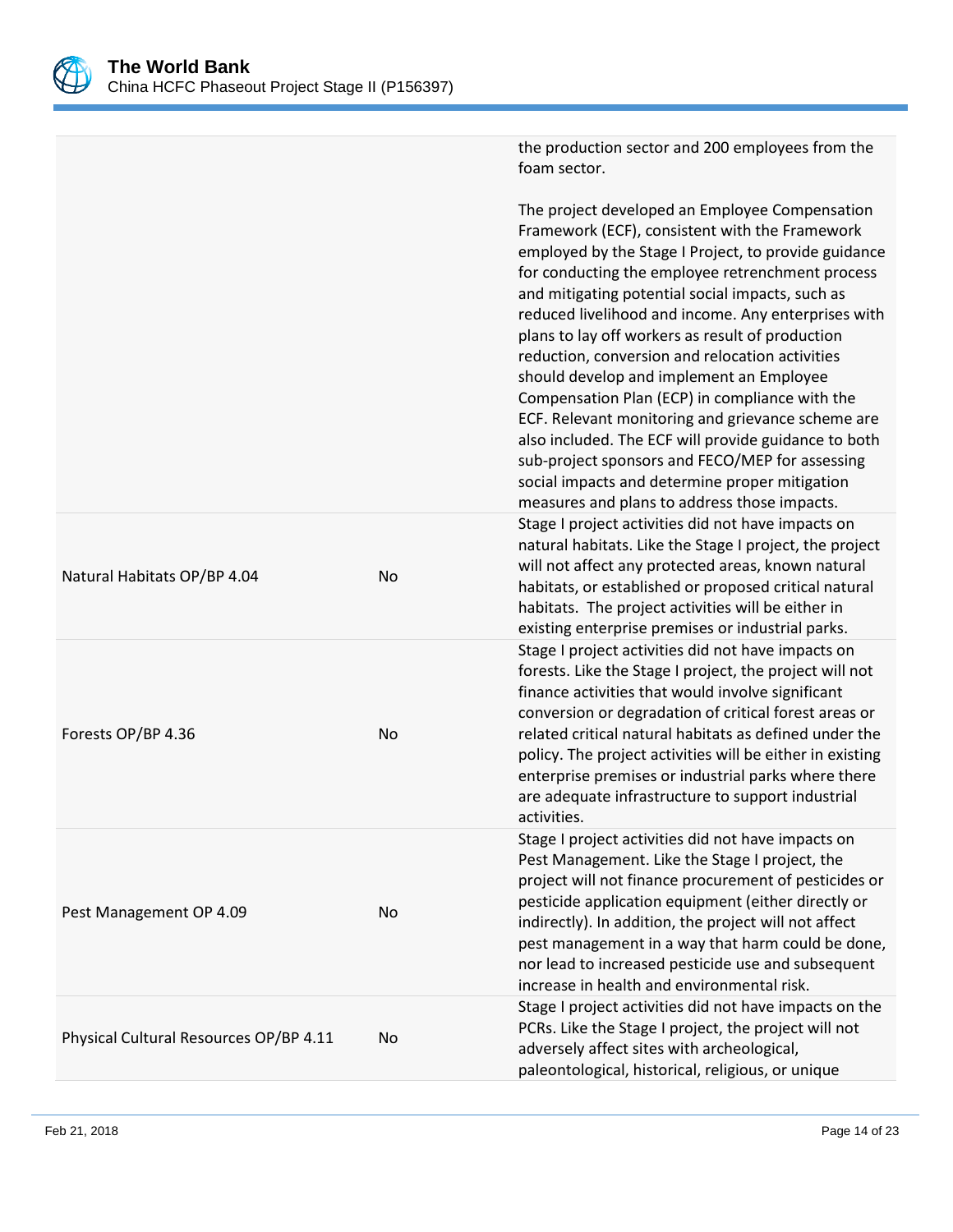

|                                     |     | natural values. The enterprises to be supported are<br>located in urban or peri-urban areas where they are<br>unlikely to be nearby physical cultural resources.                                                                                                                                                                                                                                                                                                                                                                                                                                              |
|-------------------------------------|-----|---------------------------------------------------------------------------------------------------------------------------------------------------------------------------------------------------------------------------------------------------------------------------------------------------------------------------------------------------------------------------------------------------------------------------------------------------------------------------------------------------------------------------------------------------------------------------------------------------------------|
| Indigenous Peoples OP/BP 4.10       | No  | Enterprises to be supported are located in urban or<br>peri-urban areas where they are unlikely to have any<br>presence of any issues related to indigenous peoples<br>by the criteria of the Bank IP term. In case<br>enterprises have to relocate to new areas, they are<br>expected to move to industrial parks within urban or<br>nearby peri-urban areas since the industry needs<br>basic infrastructure support. Such kind of areas are<br>unlikely to have any issues related to indigenous<br>people either. This policy will not be triggered in this<br>project.                                   |
|                                     |     | The Stage I project implementation has not resulted<br>in any involuntary resettlement. None HCFC<br>production plants have required relocation as<br>reduction and shut-down activities happened at the<br>same sites. Four out of the 54 participant PU foam<br>enterprises have been relocated to industry parks,<br>following government urban planning requirements.<br>None of them have given rise to land acquisition of<br>rural collectively-owned land or involuntary<br>resettlement of affected communities.                                                                                     |
| Involuntary Resettlement OP/BP 4.12 | Yes | The Stage II project implementation will likely follow<br>the same path. Besides participant enterprises are<br>either already in industry parks, or will relocate to<br>industry parks, if they are required to move out of<br>current sites of urban/peri-urban areas. It is<br>expected 10-15 enterprises may need to relocate.<br>Additionally, expectantly 2-5 enterprises already sit<br>in industry parks may need to acquire more land for<br>the conversion. As all activities are expected to<br>happen in industry parks, the Stage II project is<br>unlikely to trigger involuntary resettlement. |
|                                     |     | However, given the long period (10 years) for project<br>implementation and in response to any unexpected<br>events in the future, the project team has updated<br>the Stage I Resettlement Policy Framework (RPF) for<br>application of HCFC Stage II project.                                                                                                                                                                                                                                                                                                                                               |
|                                     |     | The RPF highlights principles, procedures, grievance<br>redress mechanism for involuntary resettlement                                                                                                                                                                                                                                                                                                                                                                                                                                                                                                        |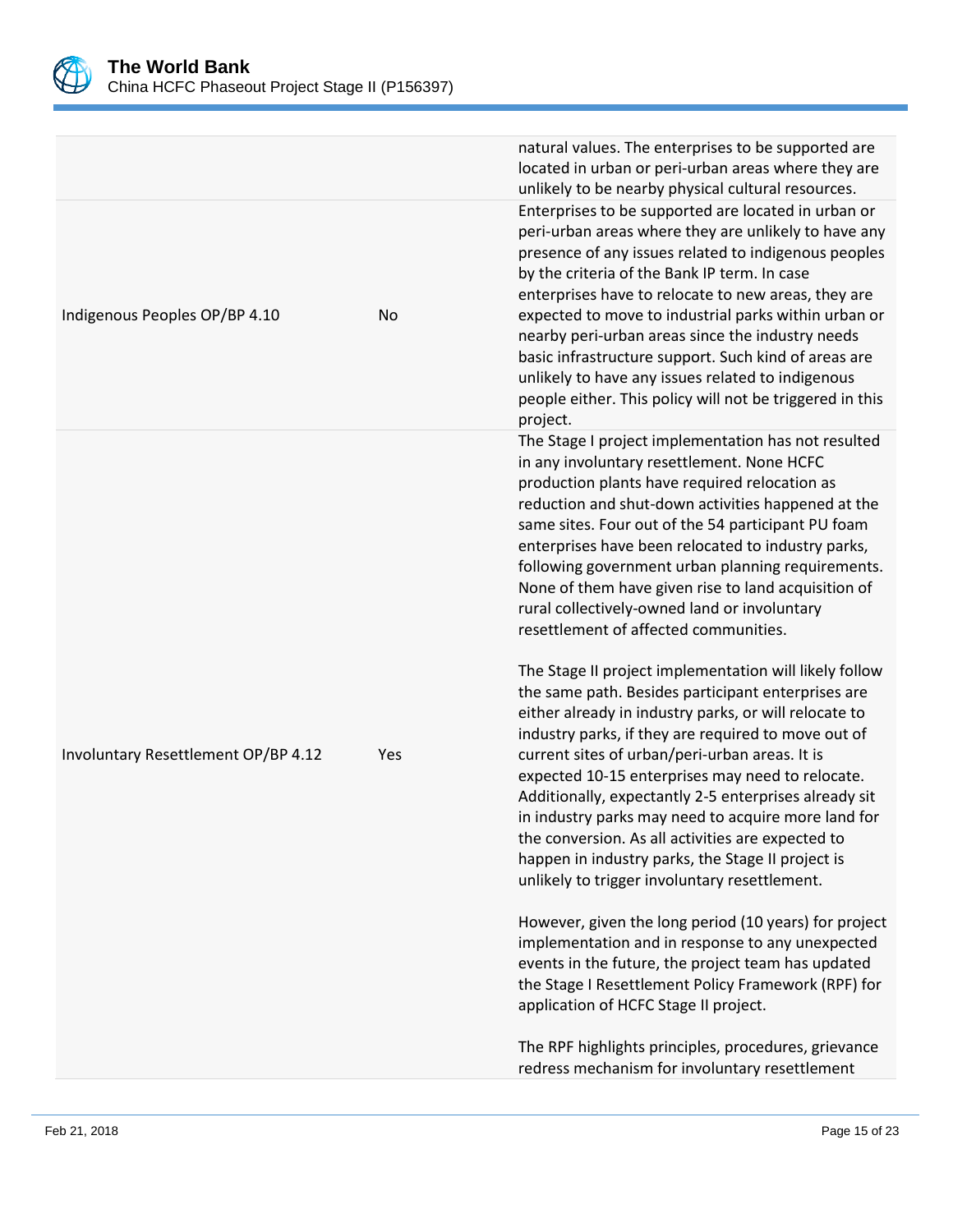

|                                                   |     | under this project. It will provide guidance to both<br>sub-project sponsors and FECO/MEP for the social<br>assessment and social action taking process to be<br>followed in evaluating individual sub-projects to be<br>considered for financial support under the Project.<br>Due diligence review will be done when and as<br>required for land acquisition and resettlement for<br>the selected project enterprise site. |
|---------------------------------------------------|-----|------------------------------------------------------------------------------------------------------------------------------------------------------------------------------------------------------------------------------------------------------------------------------------------------------------------------------------------------------------------------------------------------------------------------------|
| Safety of Dams OP/BP 4.37                         | No. | Stage I project activities did not have impacts on<br>dam safety. Like the Stage I project, the project will<br>not finance construction or rehabilitation of any<br>dams as defined under this policy. This polices is not<br>triggered.                                                                                                                                                                                    |
| Projects on International Waterways<br>OP/BP 7.50 | No. | There are no international waterways in the project<br>area.                                                                                                                                                                                                                                                                                                                                                                 |
| Projects in Disputed Areas OP/BP 7.60             | No. | The project area is not in disputed area.                                                                                                                                                                                                                                                                                                                                                                                    |

# **KEY SAFEGUARD POLICY ISSUES AND THEIR MANAGEMENT**

## **A. Summary of Key Safeguard Issues**

1. Describe any safeguard issues and impacts associated with the proposed project. Identify and describe any potential large scale, significant and/or irreversible impacts: Environmental Assessment:

The project, which is classified as a Category B project, is an extension of HCFC Stage I Project. Like the Stage I Project, the Stage II Project entails project activities similar to the Stage I Project plus an additional type of subprojects: partial and complete closure of HCFC facilities. Environmental impact of these activities proposed for the Stage II Project is site specific, minor to moderate adverse impacts. The environmental benefits of the project greatly outweigh the negative impacts, as the project will phase out HCFCs which have both ozone depleting and global warming potential. Applicable environmental safeguard policies for the project include Environmental Assessment (OP 4.01).

Subprojects to be financed by the Project include six (6) types of activities: (a) foam enterprises whose conversions to alternatives such as hydrocarbon technology will take place at their present location; (b) foam enterprises whose conversion to hydrocarbon technology will involve relocation of their facilities; (c) Existing polyol system houses providing technical support on low GWP alternatives that may be flammable and will provide the polyol pre-blended with hydrocarbon to smaller foam enterprises; (d) foam enterprises engaging in identification and testing of potential substitutes; (e) HCFC production reduction; and (f) closure of HCFC production facilities. The Project aims to contribute to the overall reduction of HCFC consumption and production as per the Montreal Protocol, by adopting low carbon technologies, as replacement to HCFCs.

As the project has multiple subprojects and the locations of subprojects were not known at the time of appraisal, the Environmental Management Framework (EMF) for the HCFC Stage I Project has been updated by the PMO. Like the HCFC Phase-out Stage I project, any companies opting for cyclopentane (a replacement to HCFCs), which is a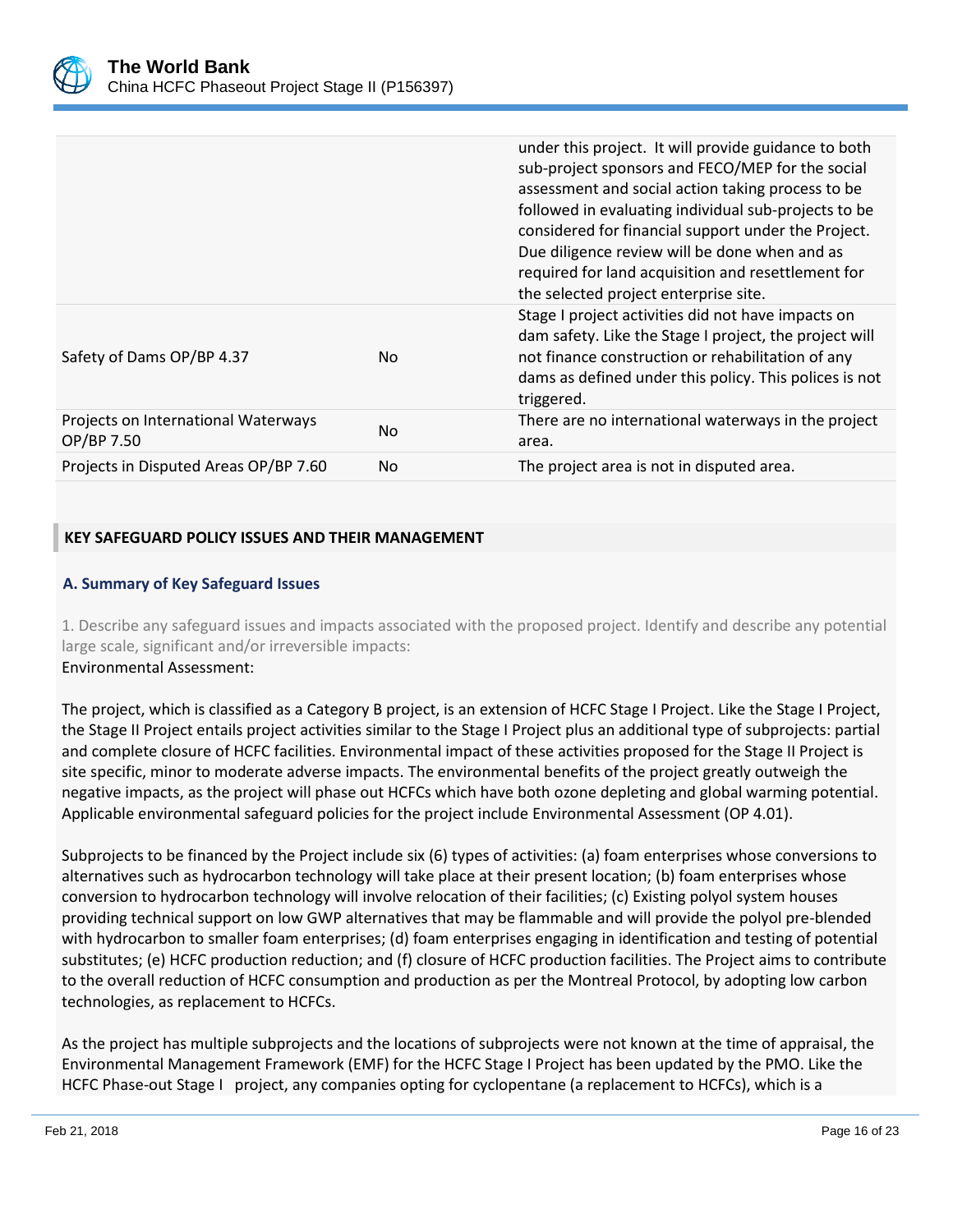

flammable material, must ensure that safety equipment is properly installed, safety training must be provided to workers, and existing facilities must be upgraded to ensure conformity with the domestic regulations and fire codes. Based on the experience of the Stage I project, the project will provide TA to encourage enterprises to convert to the new alternative technologies; and to strengthen the capacity of FECO and Environmental Protection Bureaus to promulgate and enforce new HCFC phase-out policies in China.

In addition, the newly proposed type of subprojects: partial and complete closure of HCFC facilities may have legacy issues such as contaminated sites, for which due diligence would be conducted and a relevant site management plan proposed, in order to mitigate the risks. The project will not support any feasibility studies/technical design, or land use plan/resources management plan. Given that there was no specific screening of TA and policies for the HCFC Stage I project, the updated EMF includes the screening of TA and policies and regulatory interventions for environmental and social issues.

#### Social Assessment:

The Stage II Project is an expansion of the Stage I Project, in a larger scale involving more small-medium enterprises (SMEs). Therefore, the Stage II Project is expected to have similar social impacts to Stage I.

The Stage I Project closed five production lines of five HCFC enterprises. It gave rise to retrenchment of approximately 400 employees. The Stage I Project also included conversion of 54 PU foam enterprises, among them four were relocated due to urban planning requirements of local government. Three relocated enterprises keep their workers as the new sites are within less than 10 kilometer from the original sites. Only one of 54 PU foam enterprises had worker retrenchment, as it was relocated to approximately 50km away from the original site. A total of 1,027 employees of this company chose to leave.

In total approximately 1,400 employees were laid off by the Stage I Project. They were compensated according to Chinese labor laws and local compensation standards. FECO commissioned a third party to conduct a retrospective study of the Stage I social impacts in July 2017. The study has not identified any significant social impacts associated with the worker retrenchment. Most retrenchment affected workers ofthe entire production line or the enterprise. The same compensation package was offered to the workers. Affected woman and elderly workers were not found to be particularly disadvantaged in comparison with other groups. They participated in the consultation and negotiation processes for the retrenchment, and received the same compensation package. Yet it is hard to track whether women or elderly workers are more vulnerable to find alternative jobs in the labor market, as it has not been covered by the existing project monitoring scheme hence there is no available data.

The Stage II Project involves production reduction of 23 remaining HCFC production enterprises, including shut-down of approximately ten production lines, and conversion of 500 PU foam SMEs. The conversion processes may require 10-15 enterprises to relocate due to safety concerns or urban planning requirements. If the SME is relocated to a far distance from the original site, retrenchment may be unavoidable. Given that enterprises and SMEs to be addressed by the Stage II Project have smaller production scales than those of the Stage I Project, it is estimated that the Stage II Project may cause retrenchment of 500-800 employees in the production sector and 200 employees in the PU foam sector, i.e. 700-1,000 in total. Improper compensation scheme may lead to reduced livelihoods and incomes, particularly for vulnerable groups such as women and elderly employees that may face challenges to find alternative jobs.

## OP4.12 Involuntary Resettlement.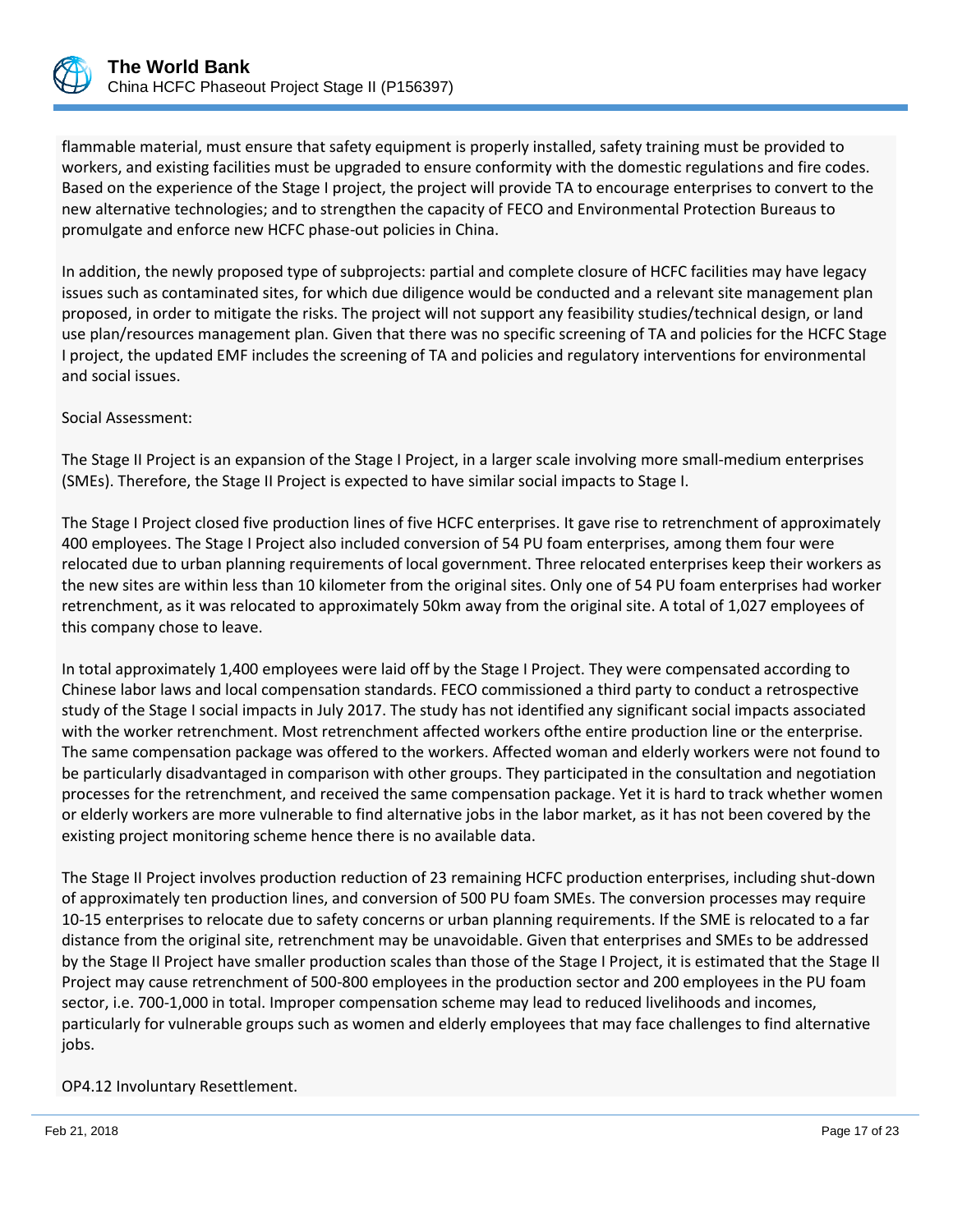

The Stage I Project implementation has not resulted in any land acquisition of collectively-owned land or resettlement of urban or rural residents. The production sector did not need land acquisition as the project activity only involved reduction of production or shut-down of production lines at the same sites. The relocation of the four PU foam enterprises did not trigger involuntary resettlement since all of them moved to industrial parks which had been established more than two years. In summary, the Stage I Project did not result in any involuntary resettlement or associated social risks.

The Stage II Project is not likely to trigger involuntary resettlement either. The reduction or shut-down of production lines for the production sector does not involve land acquisition. The 200-300 PU foam enterprises in the consumption sector are either already in industrial parks, or will relocate to industrial parks, if they are ever required to move out of current sites of urban/suburb areas. Stage II SMEs have smaller production scales and the needs for relocation due to change of production are therefore expected to be less than that of Stage I. It is estimated 10-15 PU SMEs may be relocated as a result of the Stage II Project implementation, but they are not likely to result in involuntary resettlement as mostly likely they will only be allowed to take land in industrial parks. There is a possibility that 2-5 SMEs already in industry parks may need to acquire additional land for the conversion. That however will not lead to involuntary resettlement. However, given the long period (10 years) for project implementation, there may be a possibility of unlikely events that can result in involuntary resettlement, though the chance is very low.

2. Describe any potential indirect and/or long term impacts due to anticipated future activities in the project area: The project contributes very positively to mitigating the climate change effects by phasing out HCFCs.

Besides, the project will have positive social benefits as it will reduce HCFC emissions and enhance public health by reducing impacts on the ozone layer.

3. Describe any project alternatives (if relevant) considered to help avoid or minimize adverse impacts. Alternatives for HCFCs have been widely studied in China and in other countries. Beneficiary enterprises will be selected with suitable and well-proven technology based on the alternatives studies and the relevant guidelines from the Executive Committee of the Montreal Protocol's Multilateral Fund.

Possible project alternatives to avoid or minimize adverse social impacts of employee retrenchment include avoidance of enterprise closure, provision of job retaining training or alternative employment to affected workers. Consultation is essential for the success of this process, in particular to affected women and elder workers who may face difficulties to find alternative jobs.

Possible project alternatives to avoid or minimize adverse social impacts of involuntary resettlement include avoidance of relocation and avoidance of land acquisition outside of industry parks.

4. Describe measures taken by the borrower to address safeguard policy issues. Provide an assessment of borrower capacity to plan and implement the measures described. Environmental Safeguard.

As mentioned above, the project has multiple subprojects and their locations of subprojects are not known at the time of the appraisal, the Environmental Management Framework (EMF) for the HCFC Stage I project has been updated by the PMO. The updated EMF will be used to provide guidance to both beneficiary enterprises and the Project Management Office-Foreign Economic Cooperation Office (FECO) in evaluating individual subprojects. It defines the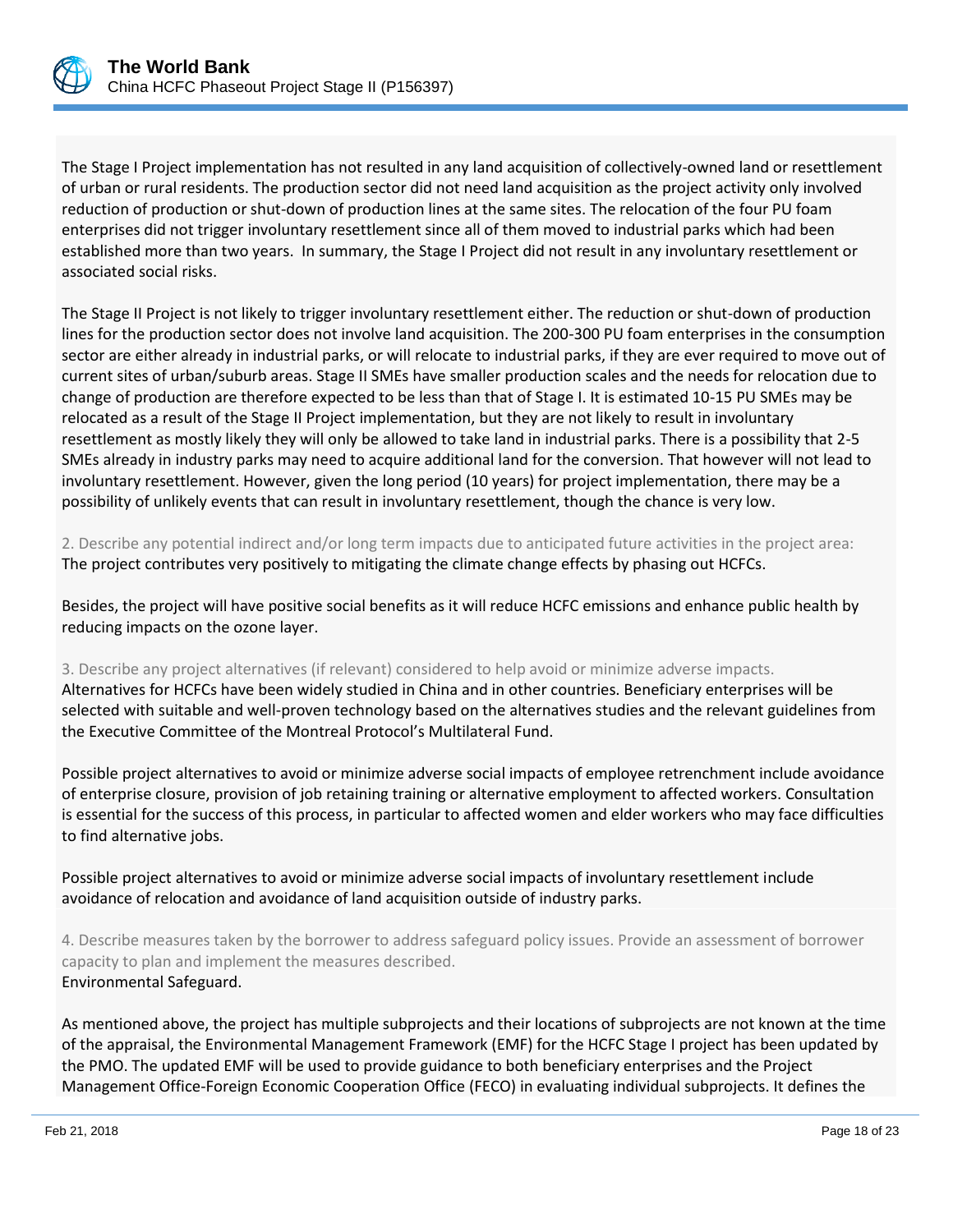

contents, procedures and institutional responsibilities for environmental management of subprojects to ensure that environmental management is in compliance with both Chinese environmental assessment (EA) laws and regulations and in accordance with World Bank EA policies and procedures as specified in OP/BP4.01 (Environmental Assessment). More details on preparation and implementation are as follows:

#### Preparation Phase

i) Subproject Screening. FECO is responsible for project screening. The enterprise will submit the application materials to FECO, which will in turn review materials. It will exclude from financing any proposed subproject that includes, or is linked or connected to any production facility or manufacturer included in the Exclusion List. The screening will include identification of potential job losses/displacement/retrenchment risks.

(ii) Documentation of EA, due diligence report, employee compensation plan (ECP) or resettlement action plan (RAP) for land taking. The enterprise is responsible for preparing safeguards documentation (e.g. EA/EMP, ECP, RAP or due diligence report). It will be required to submit to FECO a document package consisting of items outlined in the EMF, ECF or RPF.

(iii) Public Consultation and Disclosure. The enterprise is responsible for conducting public consultation(s). These responsibilities include: (a) public notification, (b) conducting the consultation and (c) recording the significant findings, conclusions, recommendations and next steps. Public disclosure provides affected groups or individuals the opportunity to examine the safeguards documents so that they can review the mitigating measures agreed upon and the responsibilities for implementing them. Such final safeguards documents will be locally disclosed. Details of the documentation required for the public consultation are presented in the EMF, ECF and the RPF.

(iv) Grievance Mechanism. In order to ensure that consultation, disclosure, and community engagement continues throughout project implementation, the enterprises will establish a grievance mechanism. This should allow the enterprises to receive and facilitate resolution of concerns and grievance about the subprojects environmental performance, land taking and involuntary resettlement concerns raised by the affected communities or individuals.

(v) Review and Approval of Subprojects. FECO will review the document package submitted by enterprise to ensure it is consistent in terms of environmental and social issues, mitigating measures, monitoring requirements and institutional responsibilities for mitigation and monitoring. If necessary, FECO will request additional supplementary information from the enterprise to ensure that the World Bank EA and involuntary resettlement procedures are also followed.

(vi) Related Conditions and Responsibilities. FECO will ensure that an appropriate clause is included in the enterprise's contract obligating the enterprises to implement the mitigation, monitoring, and reporting measures specified in the EMP, ECP or RAP and to strictly follow the procedures according to related Chinese laws and regulations. It is the responsibility of the enterprises to ensure that relevant tender documents and contracts include requirements put forward in the EMP, ECP RAP or due diligence report. During subproject implementation, FECO has the right to check the documents and contracts to verify that this condition has been satisfied.

#### Social Safeguard

Based on Stage I project experience, it is estimated that 10-15 PU foam SMEs may be relocated to industrial parks due to safety concerns or government urban planning requirements. And 2-5 SMEs may need to acquire additional land to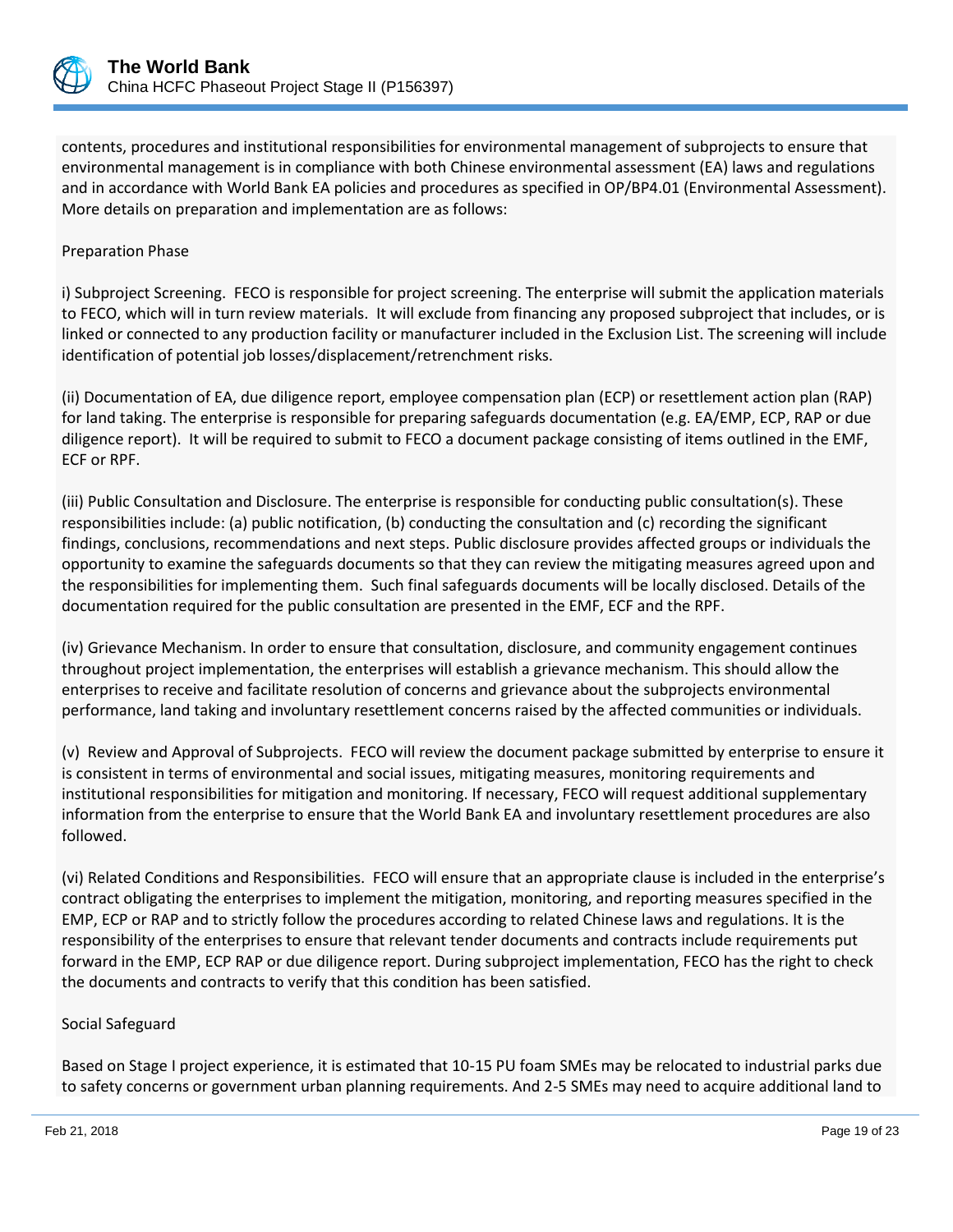

meet the conversion needs, in existing industrial parks. It is unlikely those activities will result in involuntary resettlement of urban and rural residents. However, in order to address potential project impacts in case sub-projects may result in acquisition of rural collectively-owned land, FECO updated the Resettlement Policy Framework (RPF) based on experiences obtained from Stage I implementation. In case land acquisition is required, a Resettlement Action Plan (RAP) or an Abbreviated Resettlement Action Plan (ARAP) will be prepared by the SME, depending on the number of resettled people and the significance of impacts. If the number of affected people is greater than 200, a RAP is needed; if the number of affected people is less than 200 and the impacts to affected people is less than 10%, then an ARAP is required. If land acquisition has already happened within two years of project involvement or since appraisal of the Stage II project, a retrospective Resettlement Due Diligence will be conducted to identify and address potential legacy resettlement issues.

In response to social impacts arising from worker retrenchment as a resulting of closure of production lines or relocation of PU foam SMEs, FECO prepared an Employee Compensation Framework (ECF) in November 2017. The ECF sets out procedures and safeguard measures for labor redundancy and requires the preparation and implementation of a detailed Employee Compensation Plan (ERP) for sub-projects that will lay off workers. It also emphasizes the importance of the consultation process, and assistance to vulnerable groups (e.g. job retaining training).

Preparation and implementation of social safeguard instruments will be funded by the beneficiary enterprises.

## Implementation Phase

Monitoring and Reporting. FECO will work with local environmental authorities to ensure that subproject implementation meets the requirements of all specified safeguards instruments (e.g. EA/EMP, due diligence review report, ECP or ARAP/RAP). FECO will require each enterprise to report on the implementation of its safeguards instruments. FECO will send a progress report on the safeguards instruments at least on an annual basis to the Bank.

Enterprises. The enterprises will carefully document monitoring results in accordance with the Monitoring Plan included in the safeguards instrument and identify any necessary corrective or preventive actions taken during the monitoring period, as well as the results/outcome of similar actions that may have been taken in the previous reporting period.

The project is by and large an extension of China ODS Program, which has been implemented satisfactorily. The same Project Management Office-Foreign Economic Cooperation Office (FECO) under the Ministry of Environmental Protection (MEP) will be managing this project. FECO/MEP has been working with the Bank team on ODS phase-out projects since early 1990s and has sufficient staff who are familiar with the Bank's safeguards policies and have received trainings on the Bank project management. FECO will designate staff to manage environmental and social risks and assure that procedures specified in the EMF, ECF and RPF are properly followed during implementation. In addition, qualified Chinese environmental and social consultants will be contracted to support FECO to perform the tasks required under the EMF, ECF and RPF in the identification and management of environmental and social risk in project evaluation and implementation. Therefore, the institutional capacity is deemed sufficient for the Bank's project.

5. Identify the key stakeholders and describe the mechanisms for consultation and disclosure on safeguard policies, with an emphasis on potentially affected people.

FECO consulted some enterprises during the process of updating the safeguards documents in 2016-2017. Public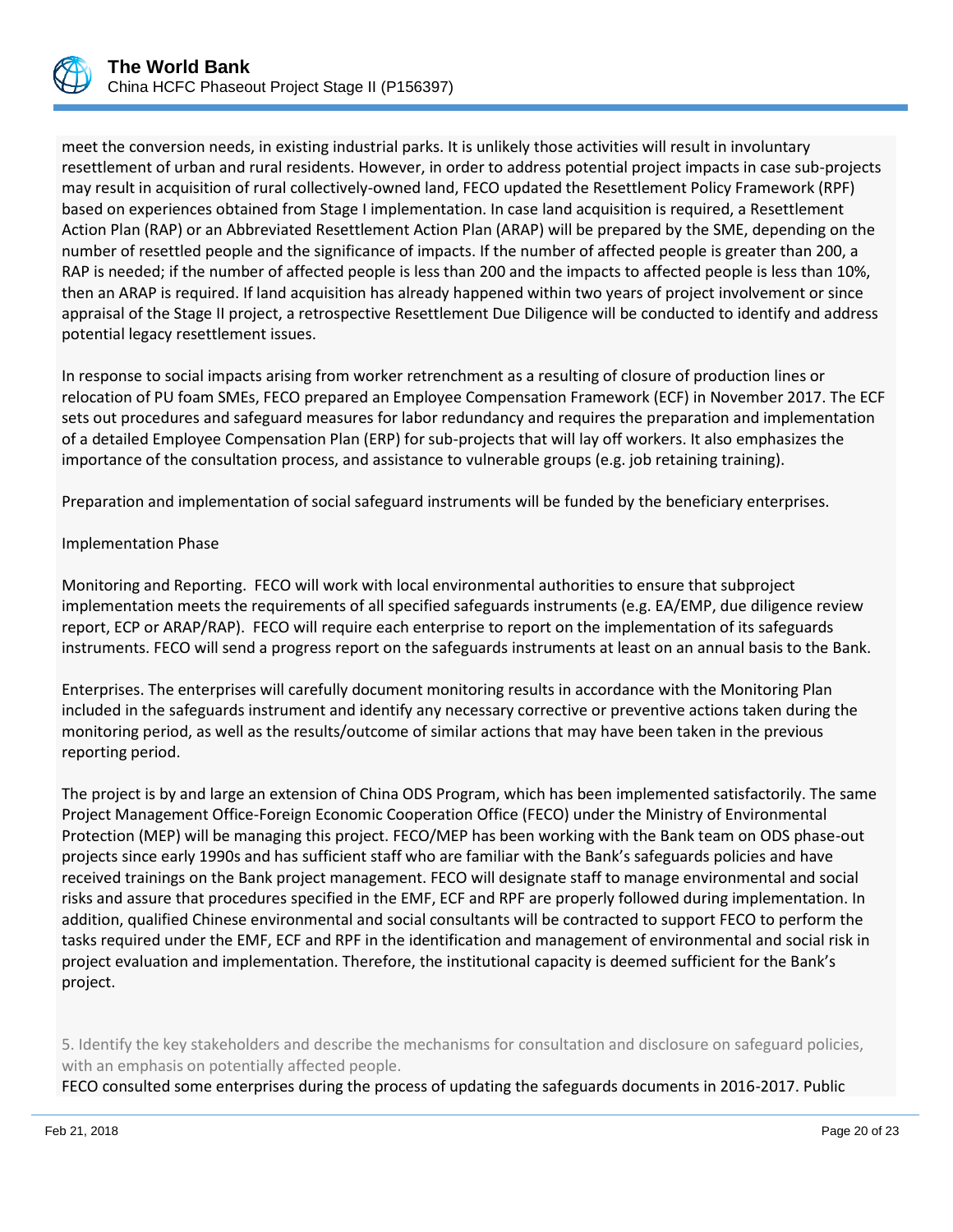

consultations will be conducted in accordance with the safeguards documents (EMF, ECF and RPF) after individual enterprises and their specific activities are identified during project implementation. The updated safeguards documents were locally disclosed in November 2, 2017 on the websites of FECO. The Safeguard documents were disclosed on the Bank's website in December 18, 2017.

#### **B. Disclosure Requirements**

**Environmental Assessment/Audit/Management Plan/Other** 

| Date of receipt by the Bank | Date of submission for disclosure | For category A projects, date of<br>distributing the Executive Summary of<br>the EA to the Executive Directors |
|-----------------------------|-----------------------------------|----------------------------------------------------------------------------------------------------------------|
| 26-Oct-2017                 | 18-Dec-2017                       |                                                                                                                |

**"In country" Disclosure** China 02-Nov-2017

Comments

#### **Resettlement Action Plan/Framework/Policy Process**

| Date of receipt by the Bank | Date of submission for disclosure |
|-----------------------------|-----------------------------------|
| 30-Oct-2017                 | 18-Dec-2017                       |

**"In country" Disclosure** China 02-Nov-2017

Comments

# **C. Compliance Monitoring Indicators at the Corporate Level (to be filled in when the ISDS is finalized by the project decision meeting)**

**OP/BP/GP 4.01 - Environment Assessment** 

Does the project require a stand-alone EA (including EMP) report?

Yes

If yes, then did the Regional Environment Unit or Practice Manager (PM) review and approve the EA report? Yes

Are the cost and the accountabilities for the EMP incorporated in the credit/loan?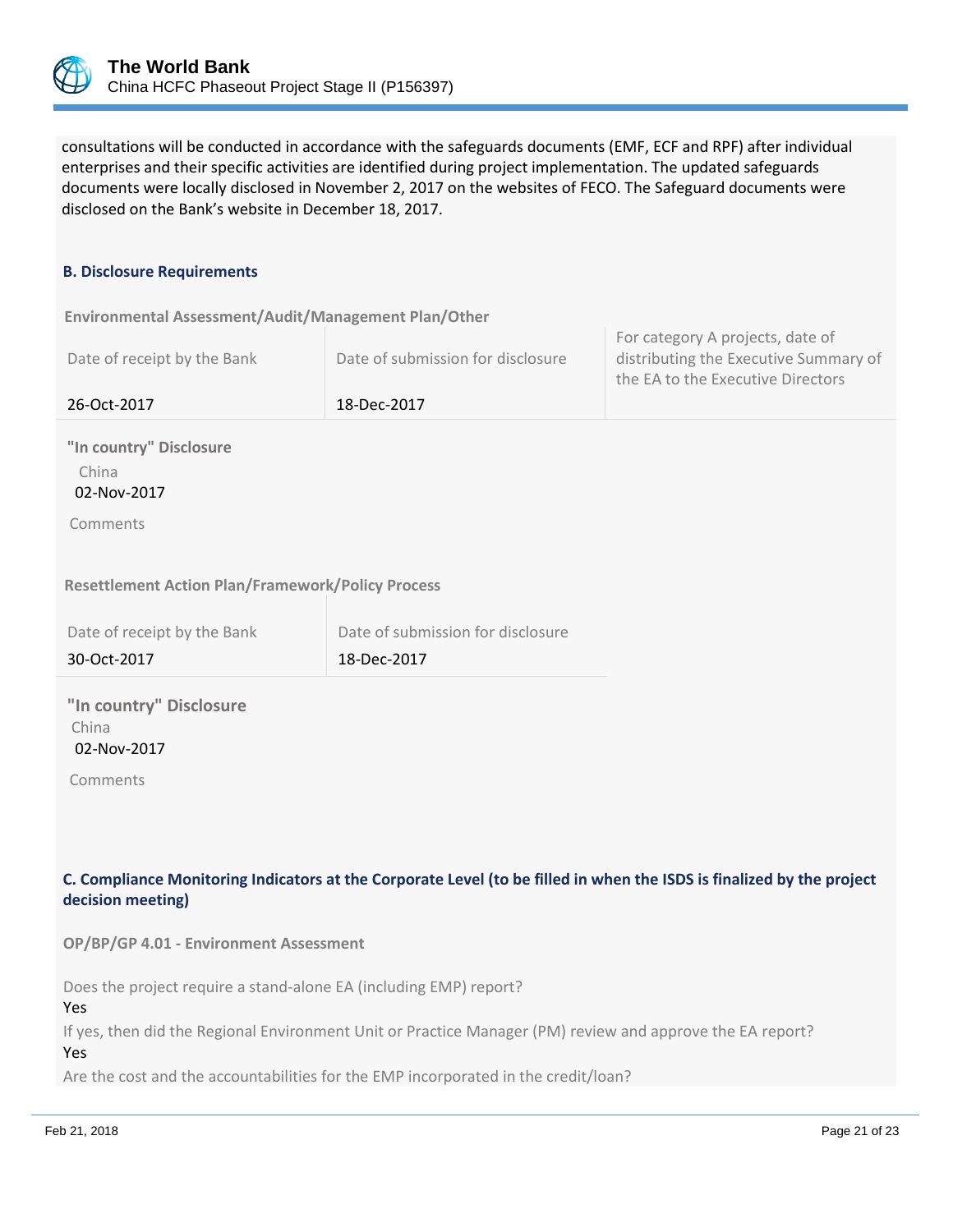

## Yes

**OP/BP 4.12 - Involuntary Resettlement**

Has a resettlement plan/abbreviated plan/policy framework/process framework (as appropriate) been prepared? Yes

If yes, then did the Regional unit responsible for safeguards or Practice Manager review the plan? Yes

**The World Bank Policy on Disclosure of Information**

Have relevant safeguard policies documents been sent to the World Bank for disclosure?

#### Yes

Have relevant documents been disclosed in-country in a public place in a form and language that are understandable and accessible to project-affected groups and local NGOs?

#### Yes

#### **All Safeguard Policies**

Have satisfactory calendar, budget and clear institutional responsibilities been prepared for the implementation of measures related to safeguard policies?

## Yes

Have costs related to safeguard policy measures been included in the project cost?

#### Yes

Does the Monitoring and Evaluation system of the project include the monitoring of safeguard impacts and measures related to safeguard policies?

#### Yes

Have satisfactory implementation arrangements been agreed with the borrower and the same been adequately reflected in the project legal documents?

## Yes

## **CONTACT POINT**

#### **World Bank**

Viraj Vithoontien Lead Environment Specialist

## **Borrower/Client/Recipient**